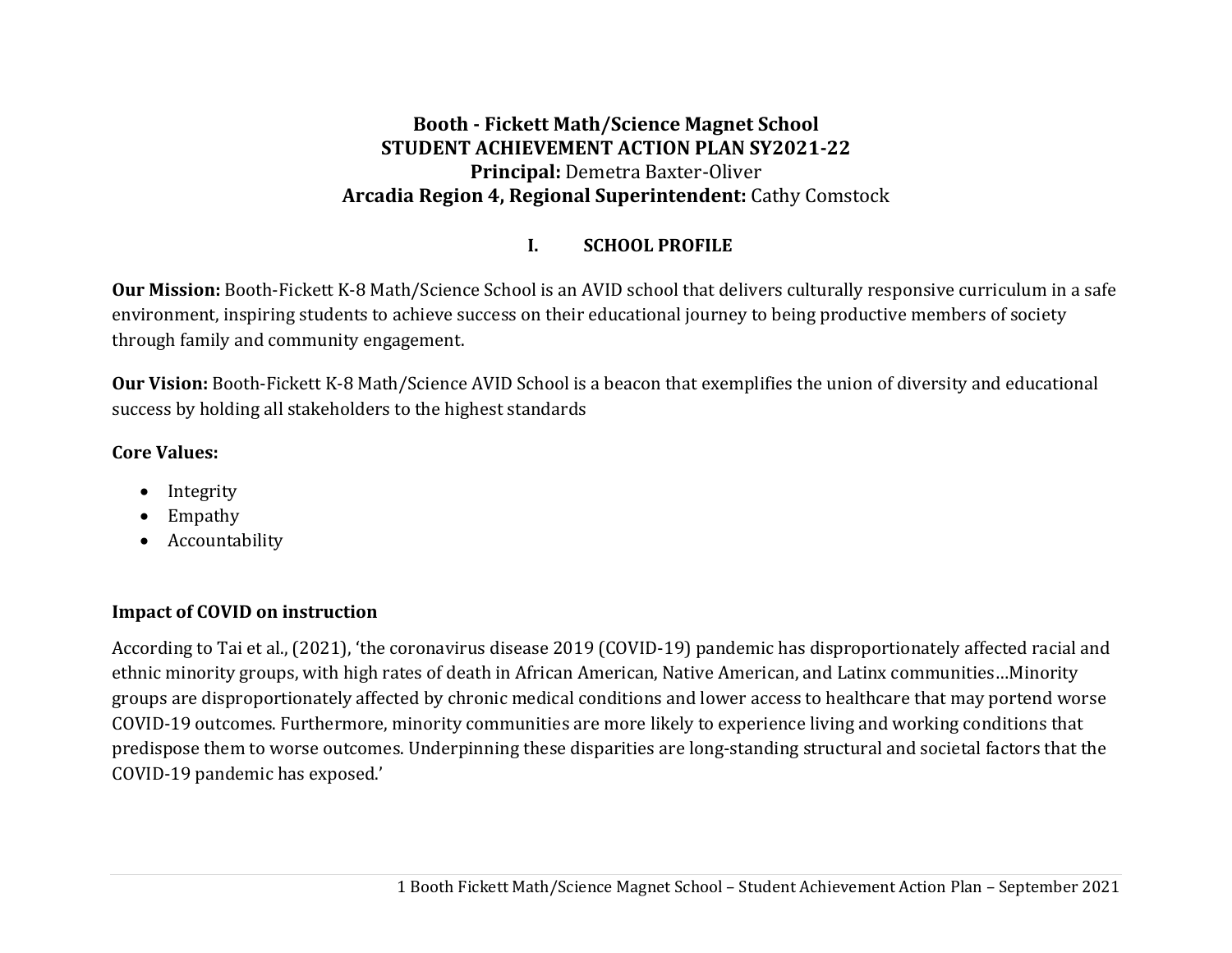From March 2020 to March 2021, TUSD (Tucson Unified School District) provided instruction remotely during the height of the COVID-19 outbreak. Although many students experienced learning loss, families in economic hardship with fewer available resources such as childcare and/or adult supervision, a quiet place to study at home, connectivity issues, shared devices, etc. were even more negatively affected academically by remote instruction.

| Impact of COVID-19 and Learning Loss: TUSD Students in Grades 3 - 8 Percent Proficient on State Testing |                                             |         |                 |  |         |         |           |  |  |  |  |
|---------------------------------------------------------------------------------------------------------|---------------------------------------------|---------|-----------------|--|---------|---------|-----------|--|--|--|--|
| Broken by USP (Unitary Status Plan) Ethnicity                                                           |                                             |         |                 |  |         |         |           |  |  |  |  |
|                                                                                                         | Math<br><b>ELA</b>                          |         |                 |  |         |         |           |  |  |  |  |
|                                                                                                         | 2018-19                                     | 2020-21 | <b>ELA Loss</b> |  | 2018-19 | 2020-21 | Math Loss |  |  |  |  |
| African Am.                                                                                             | 28%                                         | 17%     | $-11%$          |  | 24%     | 9%      | $-15%$    |  |  |  |  |
| Hispanic                                                                                                | <b>30%</b>                                  | 20%     | $-10%$          |  | 27%     | 10%     | $-17%$    |  |  |  |  |
| White                                                                                                   | 39%<br>48%<br>27%<br>$-9%$<br>46%<br>$-19%$ |         |                 |  |         |         |           |  |  |  |  |

#### **Estimated Time to Reach <sup>a</sup> C Letter Grade**

The current ADE school grade is a F. The state has initiated a new state test and has also adjusted the state accountability model. The impact of these changes is unknown and consequently, the estimated time to improve the state letter grade determination may need some flexibility. The academic goals for subgroups and for the entire school are both realistic and rigorous. With these state considerations in mind, the estimated time for Booth Fickett to increase its letter grade from a F to a C could be one year or two years to move from a F to a D and an additional year to move from a D to a C depending on changes to the test and the letter grade model.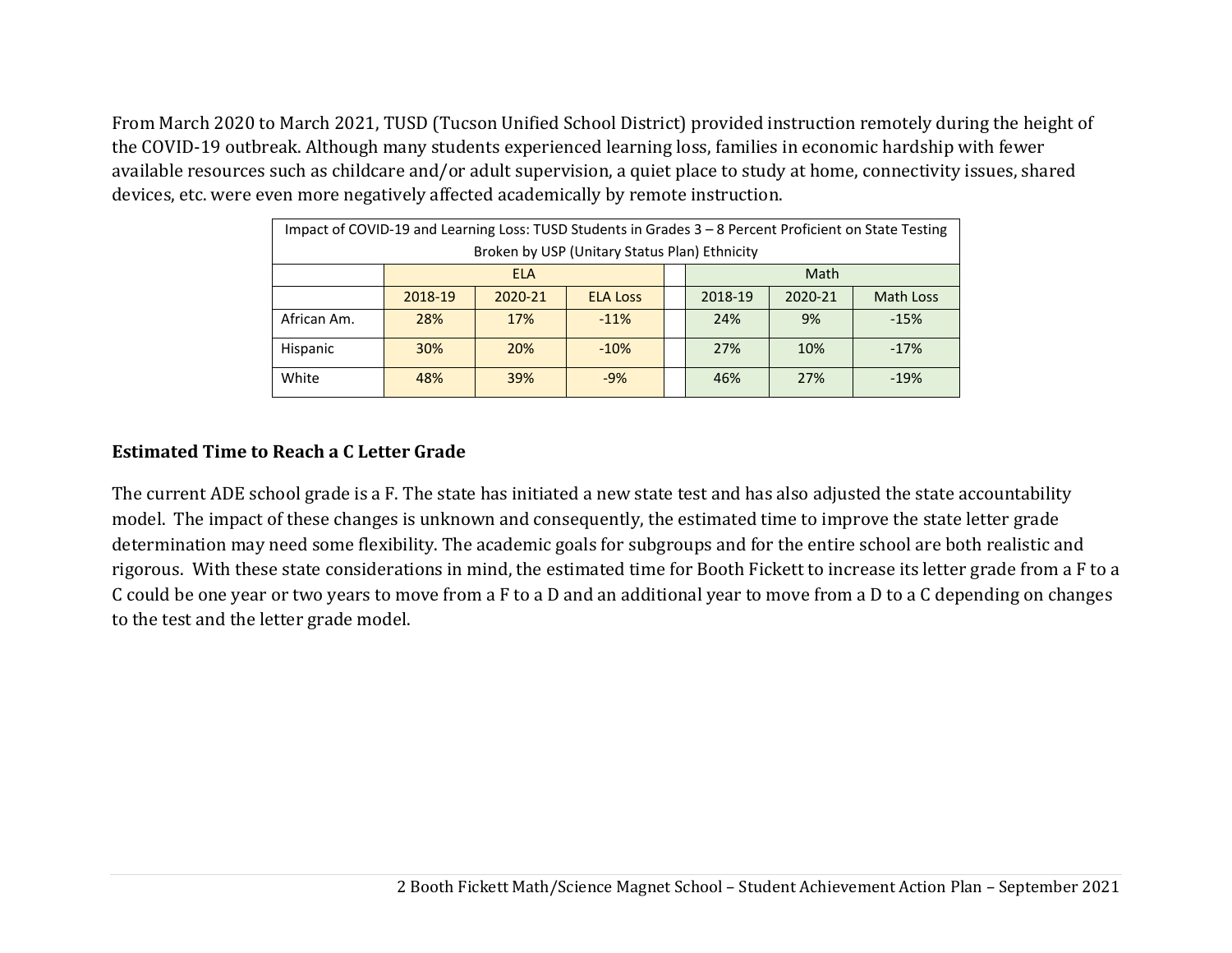#### **Student Profile:**

| <b>White</b>    | African            | <b>Hispanic</b> | <b>Native</b> | <b>Asian</b> | <b>Multi-Racial</b> | <b>Total Number</b> |
|-----------------|--------------------|-----------------|---------------|--------------|---------------------|---------------------|
|                 | American           |                 | American      | American     |                     | of Students         |
| 93              | 61                 | 257             | 13            | b            | 27                  | 457                 |
| English         | <b>Exceptional</b> |                 |               |              |                     |                     |
| Language        | <b>Education</b>   |                 |               |              |                     |                     |
| <b>Learners</b> | <b>Students</b>    |                 |               |              |                     |                     |
| 39              | 65                 |                 |               |              |                     |                     |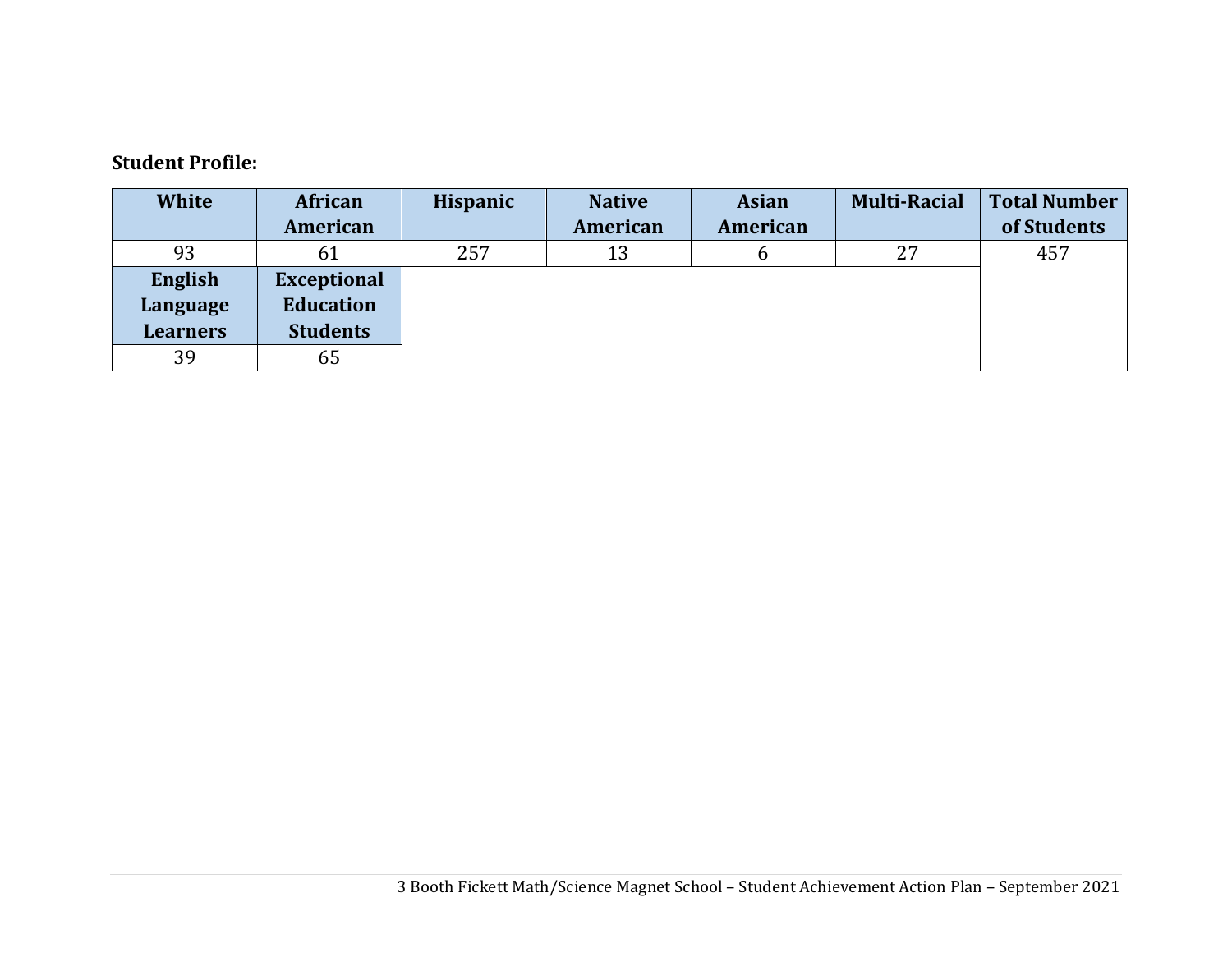#### **Limitations of 2020‐21 AzM2 data as <sup>a</sup> comparison to other years**

When reviewing the findings from state testing during remote instruction and COVID-19, please note that participation rates among students taking the state assessment were so low, especially in high school, that caution is needed when drawing conclusions about student performance at the district level and statewide. It is recommended against making a simple comparison to prior years' performance data because of the instructional challenges caused by COVID-19, low student educational engagement/participation rates, and family trauma. Both at the district and the state level, learning loss is evident, especially among our youngest grades. TUSD had only a 57% participation rate for state testing and so the data may or may not be representative of the district as a whole.

| Az MERIT Difference in ELA Percent Passing Comparison of TUSD and the State by<br>Grade and Subject |                   |                    |                              |                    |  |                 |              |  |  |  |
|-----------------------------------------------------------------------------------------------------|-------------------|--------------------|------------------------------|--------------------|--|-----------------|--------------|--|--|--|
|                                                                                                     |                   | <b>ELA 2019</b>    |                              | <b>ELA 2021</b>    |  | <b>ELA Loss</b> |              |  |  |  |
| Grade                                                                                               | TUSD %<br>Passing | State %<br>Passing | TUSD <sub>%</sub><br>Passing | State %<br>Passing |  | <b>TUSD</b>     | <b>State</b> |  |  |  |
| 3                                                                                                   | 38%               | 46%                | 21%                          | 35%                |  | $-17%$          | $-11%$       |  |  |  |
| 4                                                                                                   | 40%               | 51%                | 29%                          | 44%                |  | $-11%$          | $-7%$        |  |  |  |
| 5                                                                                                   | 43%               | 52%                | 32%                          | 45%                |  | $-11%$          | $-7%$        |  |  |  |
| 6                                                                                                   | 27%               | 42%                | 19%                          | 35%                |  | -8%             | $-7%$        |  |  |  |
| 7                                                                                                   | 26%               | 41%                | 19%                          | 38%                |  | $-7%$           | $-3%$        |  |  |  |
| 8                                                                                                   | 24%               | 38%                | 17%                          | 35%                |  | $-7%$           | $-3%$        |  |  |  |
| 9                                                                                                   |                   |                    |                              |                    |  |                 |              |  |  |  |
| 10                                                                                                  |                   |                    | 19%                          | 32%                |  |                 |              |  |  |  |
| 11                                                                                                  |                   |                    |                              |                    |  |                 |              |  |  |  |

|                                                   |  | Az MERIT Difference in MATH Percent Passing Comparison of TUSD and the State by<br><b>Grade and Subject</b> |  |  |  |  |  |  |  |  |
|---------------------------------------------------|--|-------------------------------------------------------------------------------------------------------------|--|--|--|--|--|--|--|--|
| Math Loss<br><b>MATH 2019</b><br><b>MATH 2021</b> |  |                                                                                                             |  |  |  |  |  |  |  |  |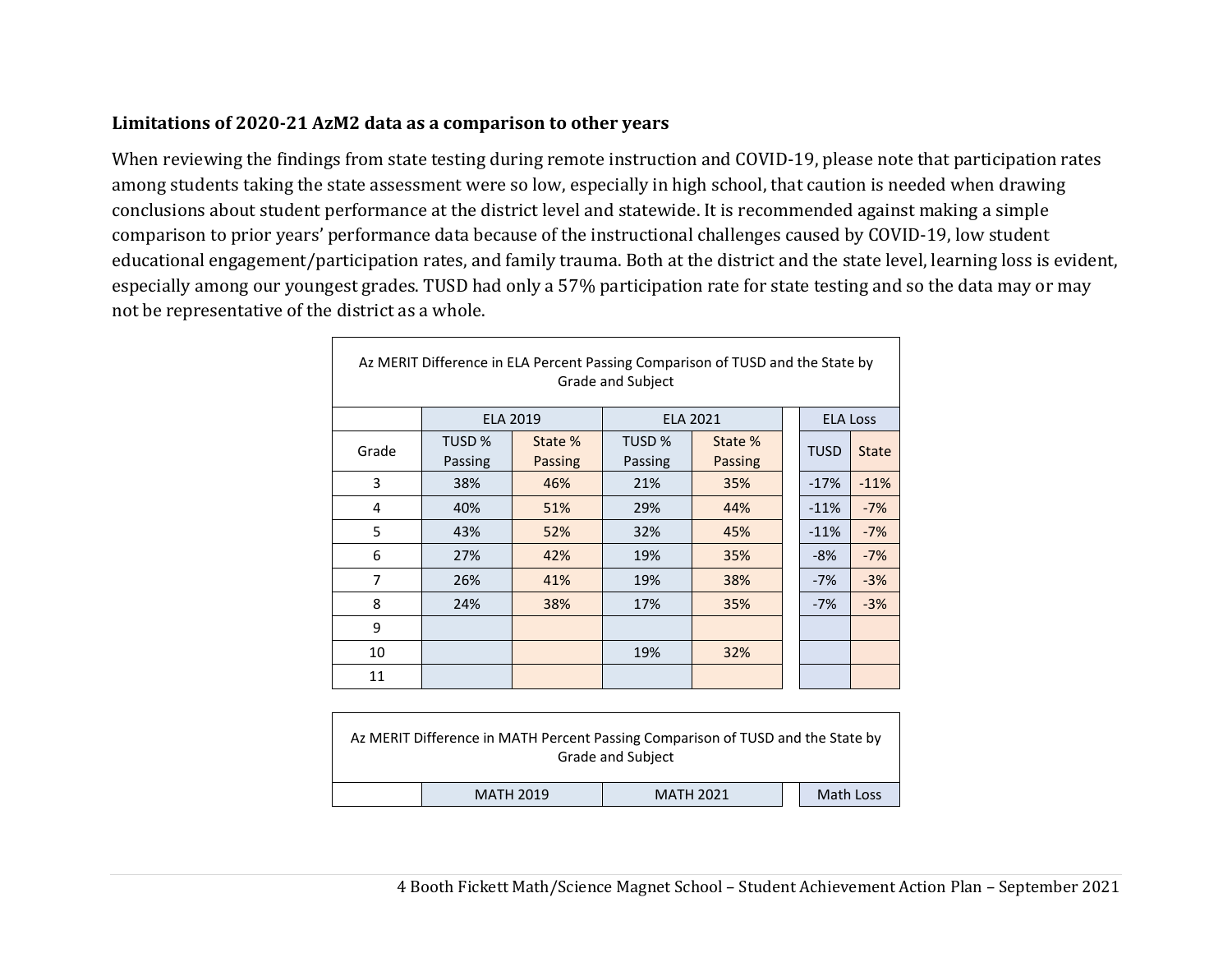| Grade  | TUSD %<br>Passing | State %<br>Passing | TUSD %<br>Passing | State %<br>Passing | <b>TUSD</b> | <b>State</b> |
|--------|-------------------|--------------------|-------------------|--------------------|-------------|--------------|
| 3      | 42%               | 51%                | 18%               | 36%                | $-24%$      | $-15%$       |
| 4      | 36%               | 48%                | 16%               | 34%                | $-20%$      | $-14%$       |
| 5      | 36%               | 46%                | 16%               | 31%                | $-20%$      | $-15%$       |
| 6      | 23%               | 41%                | 8%                | 29%                | $-15%$      | $-12%$       |
| 7      | 22%               | 38%                | 12%               | 30%                | $-10%$      | $-8%$        |
| 8      | 18%               | 32%                | 9%                | 26%                | $-9%$       | $-6%$        |
| Alg I  |                   |                    |                   |                    |             |              |
| Geom   |                   |                    | 13%               | 26%                |             |              |
| Alg II |                   |                    |                   |                    |             |              |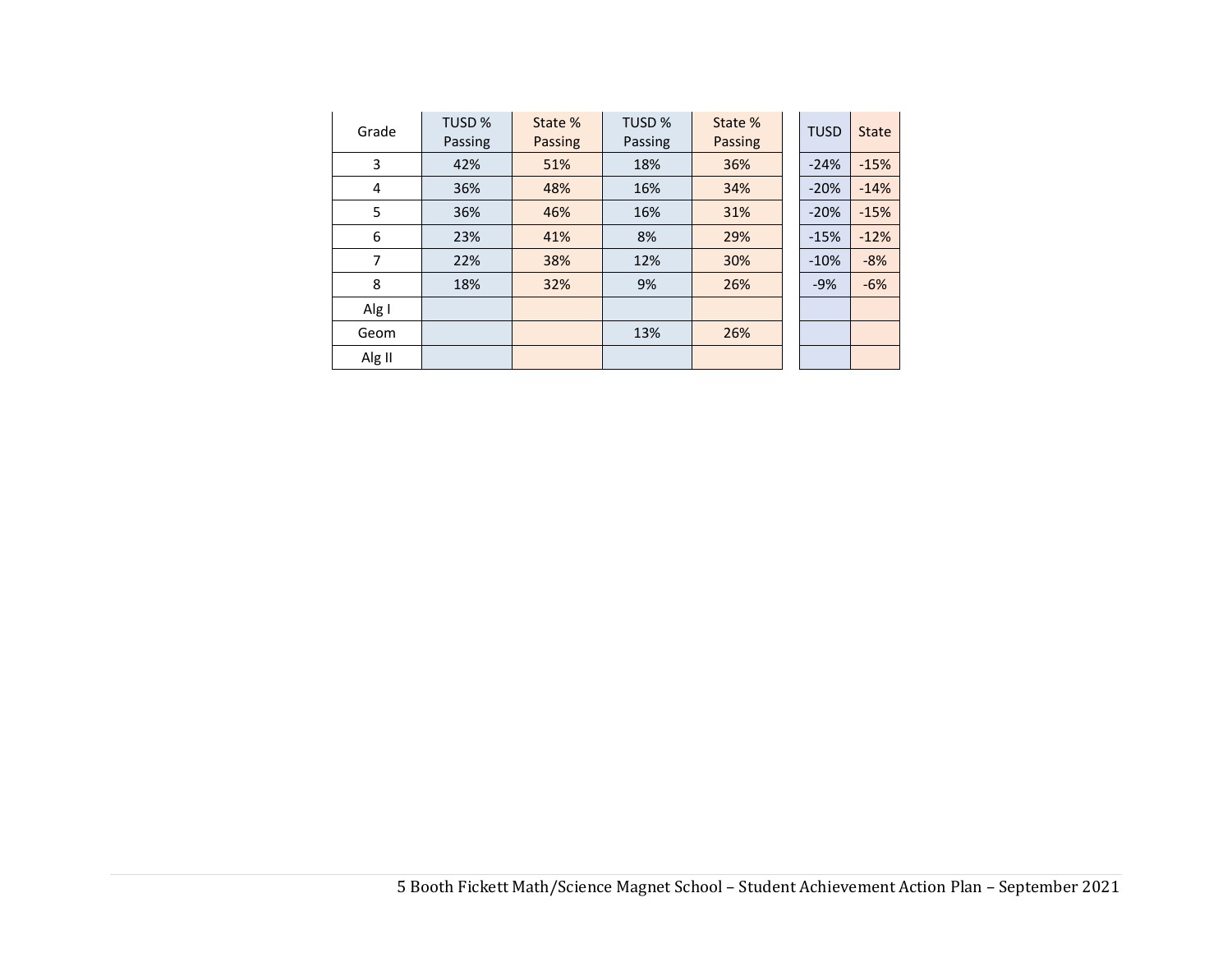|  |  |  |  |  | 3 Years of Az MERIT Percent Proficiency by Grade |  |  |
|--|--|--|--|--|--------------------------------------------------|--|--|
|--|--|--|--|--|--------------------------------------------------|--|--|

| 3 Years of AzMERIT Math Percent Proficiency by Grade                      |                          |                  |                                 |                             |                                         |                                          |                                               |                        |                             |                                 |                               |                      |                             |                                     |                             |                                 |                  |                                      |
|---------------------------------------------------------------------------|--------------------------|------------------|---------------------------------|-----------------------------|-----------------------------------------|------------------------------------------|-----------------------------------------------|------------------------|-----------------------------|---------------------------------|-------------------------------|----------------------|-----------------------------|-------------------------------------|-----------------------------|---------------------------------|------------------|--------------------------------------|
|                                                                           | Gr.3<br>2017             | 4<br>Gr.<br>2017 | $\mathsf{L}\cap$<br>Gr.<br>2017 | 6<br>Gr.<br>2017            | $\overline{\phantom{a}}$<br>Gr.<br>2017 | $\infty$<br>$\mathfrak{\dot{5}}$<br>2017 | $\sim$<br>$\tilde{\mathfrak{s}}$<br>2018      | 4<br>$\dot{5}$<br>2018 | L<br>Ğ.<br>2018             | $\mathbf \omega$<br>Gr.<br>2018 | $\overline{ }$<br>Gr.<br>2018 | Gr. 8<br>2018        | $\mathsf{m}$<br>Gr.<br>2019 | $\overline{\mathbf{r}}$<br>2019 Gr. | $\mathsf{L}$<br>Ġr.<br>2019 | $\mathbf \omega$<br>Ġ.<br>2019  | 7<br>Gr.<br>2019 | Gr. 8<br>2019                        |
| State Avg                                                                 | 47%                      | 47%              | 47%                             | 41%                         | 34%                                     | 29%                                      | 53%                                           | 47%                    | 47%                         | 43%                             | 36%                           | 31%                  | 51%                         | 48%                                 | 46%                         | 41%                             | 38%              | 32%                                  |
| District Avg                                                              | 39%                      | 36%              | 38%                             | 21%                         | 20%                                     | 13%                                      | 43%                                           | 36%                    | 37%                         | 24%                             | 20%                           | 21%                  | 42%                         | 36%                                 | 36%                         | 23%                             | 22%              | 18%                                  |
| <b>Fickett Magnet</b>                                                     | 23%                      | 42%              | 44%                             | 25%                         | 14%                                     | 7%                                       | 30%                                           | 27%                    | 35%                         | 11%                             | 15%                           | 15%                  | 37%                         | 20%                                 | 27%                         | 11%                             | 17%              | 4%                                   |
| 3 Years of AzMERIT ELA Percent Proficiency by Grade                       |                          |                  |                                 |                             |                                         |                                          |                                               |                        |                             |                                 |                               |                      |                             |                                     |                             |                                 |                  |                                      |
|                                                                           | $\mathsf{S}$<br>2017 Gr. | 4<br>Ġr.<br>2017 | $\mathsf{L}\cap$<br>Gr.<br>2017 | 6<br>$\mathfrak{S}$<br>2017 | $\overline{\phantom{a}}$<br>2017 Gr.    | $\infty$<br>Ġŕ.<br>2017                  | $\mathsf m$<br>$\tilde{\mathfrak{s}}$<br>2018 | 4<br>2018 Gr.          | L<br>$\rm\acute{e}$<br>2018 | 6<br>2018 Gr.                   | $\overline{ }$<br>Gr.<br>2018 | $\infty$<br>2018 Gr. | $\mathsf m$<br>Gr.<br>2019  | $\overline{\mathbf{a}}$<br>2019 Gr. | $\mathsf{L}$<br>2019 Gr.    | $\mathbf \omega$<br>Gr.<br>2019 | 7<br>Gr.<br>2019 | $\infty$<br>$\tilde{\sigma}$<br>2019 |
| State Avg                                                                 | 43%                      | 48%              | 44%                             | 41%                         | 44%                                     | 34%                                      | 44%                                           | 47%                    | 48%                         | 39%                             | 45%                           | 39%                  | 46%                         | 51%                                 | 52%                         | 42%                             | 41%              | 38%                                  |
| District Avg                                                              | 34%                      | 37%              | 32%                             | 26%                         | 30%                                     | 21%                                      | 35%                                           | 38%                    | 37%                         | 23%                             | 31%                           | 24%                  | 38%                         | 40%                                 | 43%                         | 27%                             | 26%              | 24%                                  |
| <b>Fickett Magnet</b>                                                     | 23%                      | 37%              | 29%                             | 24%                         | 26%                                     | 17%                                      | 37%                                           | 38%                    | 39%                         | 20%                             | 27%                           | 19%                  | 39%                         | 23%                                 | 41%                         | 15%                             | 22%              | 14%                                  |
| 2018-19 AzMERIT Percent Proficiency<br><b>Broken Out by USP Ethnicity</b> |                          |                  |                                 |                             |                                         |                                          |                                               |                        |                             |                                 |                               |                      |                             |                                     |                             |                                 |                  |                                      |
| <b>USP Ethnicity</b>                                                      | Math                     | <b>ELA</b>       |                                 |                             |                                         |                                          |                                               |                        |                             |                                 |                               |                      |                             |                                     |                             |                                 |                  |                                      |
| White                                                                     | 16%                      | 23%              |                                 |                             |                                         |                                          |                                               |                        |                             |                                 |                               |                      |                             |                                     |                             |                                 |                  |                                      |
| African Am.                                                               | 10%                      | 18%              |                                 |                             |                                         |                                          |                                               |                        |                             |                                 |                               |                      |                             |                                     |                             |                                 |                  |                                      |
| Hispanic                                                                  | 16%                      | 22%              |                                 |                             |                                         |                                          |                                               |                        |                             |                                 |                               |                      |                             |                                     |                             |                                 |                  |                                      |
| Native Am.                                                                | 12%                      | 18%              |                                 |                             |                                         |                                          |                                               |                        |                             |                                 |                               |                      |                             |                                     |                             |                                 |                  |                                      |
| Asian-Pl                                                                  | <b>NA</b>                | <b>NA</b>        |                                 |                             |                                         |                                          |                                               |                        |                             |                                 |                               |                      |                             |                                     |                             |                                 |                  |                                      |
| Multi-Racial                                                              | 24%                      | 28%              |                                 |                             |                                         |                                          |                                               |                        |                             |                                 |                               |                      |                             |                                     |                             |                                 |                  |                                      |
| All                                                                       | 16%                      | 22%              |                                 |                             |                                         |                                          |                                               |                        |                             |                                 |                               |                      |                             |                                     |                             |                                 |                  |                                      |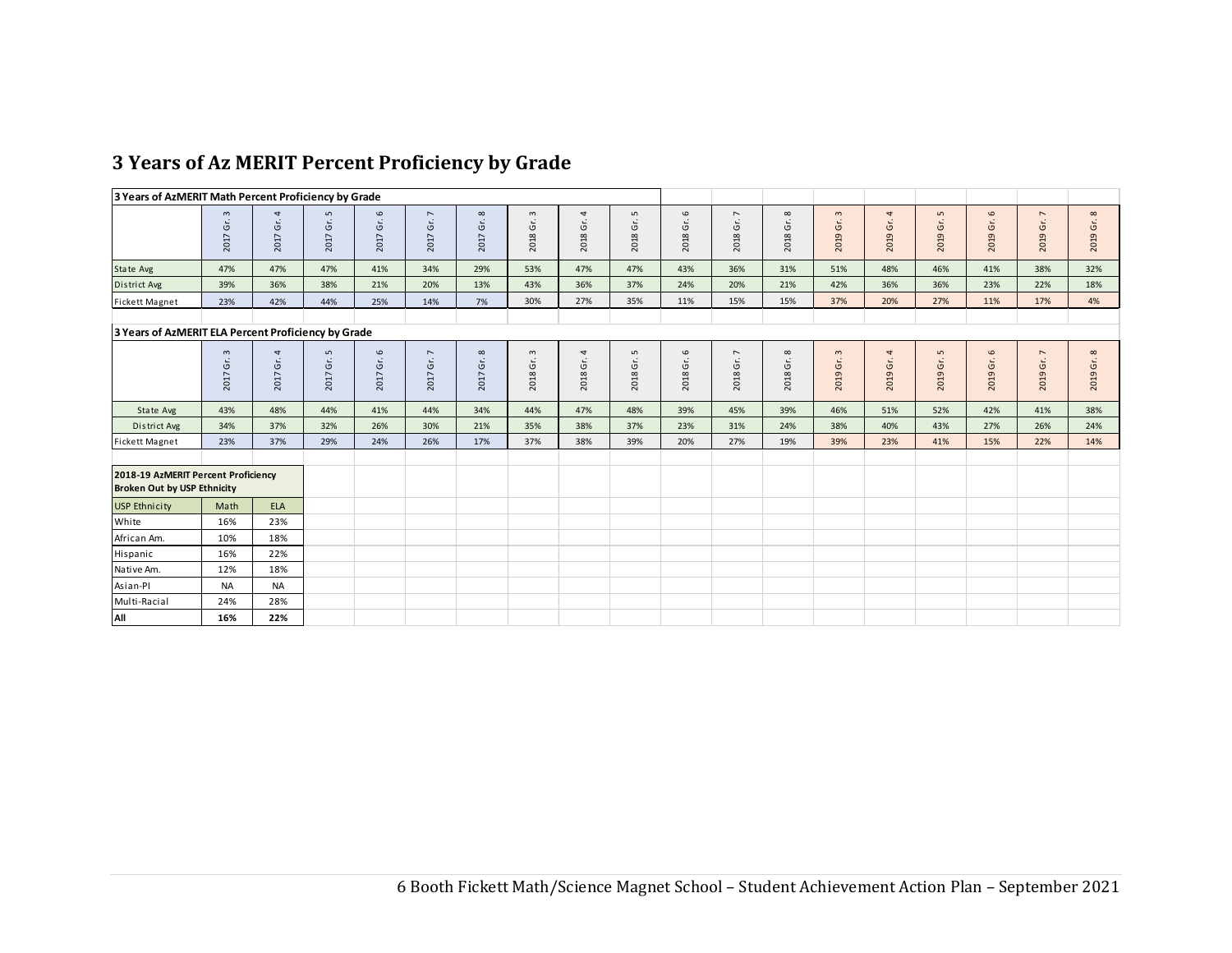**A. GAPS IN STUDENT OUTCOMES** Based on data analysis, Booth Fickett K-8 has identified the following gaps in areas of student outcomes. For each, Booth Fickett provides a description of the gaps, including the desired state, the current reality, and an explanation of the identified gaps.

#### **Achievement Gap is heavily influenced by SES**

The persistence of the achievement gap between White students compared to African American and Latino students has been an ongoing and perplexing issue in school improvement. Studies such as Reardon & Portilla (2016) and von Hippel et al., (2018) have demonstrated that academic achievement gaps are established at kindergarten entry, are heavily influenced by SES, and remain stable across schooling.

Since the 1970's, schools have shown little or no progress in closing the academic gap in test score performance. (Stiefel et al., 2006) The continuing focus on this issue undermines our faith in public education to provide all students with an equitable and quality education. Confounding this issue is the assumption that academic advancement is based primarily on individual ability or achievement. This assumption appears to confirm implicitly that the capability and motivation of students of color, especially African American students, is somehow lacking. To the extent that people assume that the achievement gap is evidence of the limited academic capabilities and outcomes among students of color feeds implicit (and explicit) racism that permeates American society and schooling today. (Hawley &Freitas 2020, unpublished paper.) Many studies over the last two decades have argued that poverty continues to be the primary catalyst for the achievement gap and confirm Sean Reardon's recent statement (2019) that the racial "achievement gap" in standardized-test scores shouldn't be considered a racial gap at all…Instead, it's more accurate to call it a "poverty gap."'

# 1. Gap: ELA- Student achievement in ELA varies slightly by grade level. Grade levels of particular focus are **4th, 6th, and 8th grades.**

*Data Source: 2019 AZM2 data*

### **Current Reality:**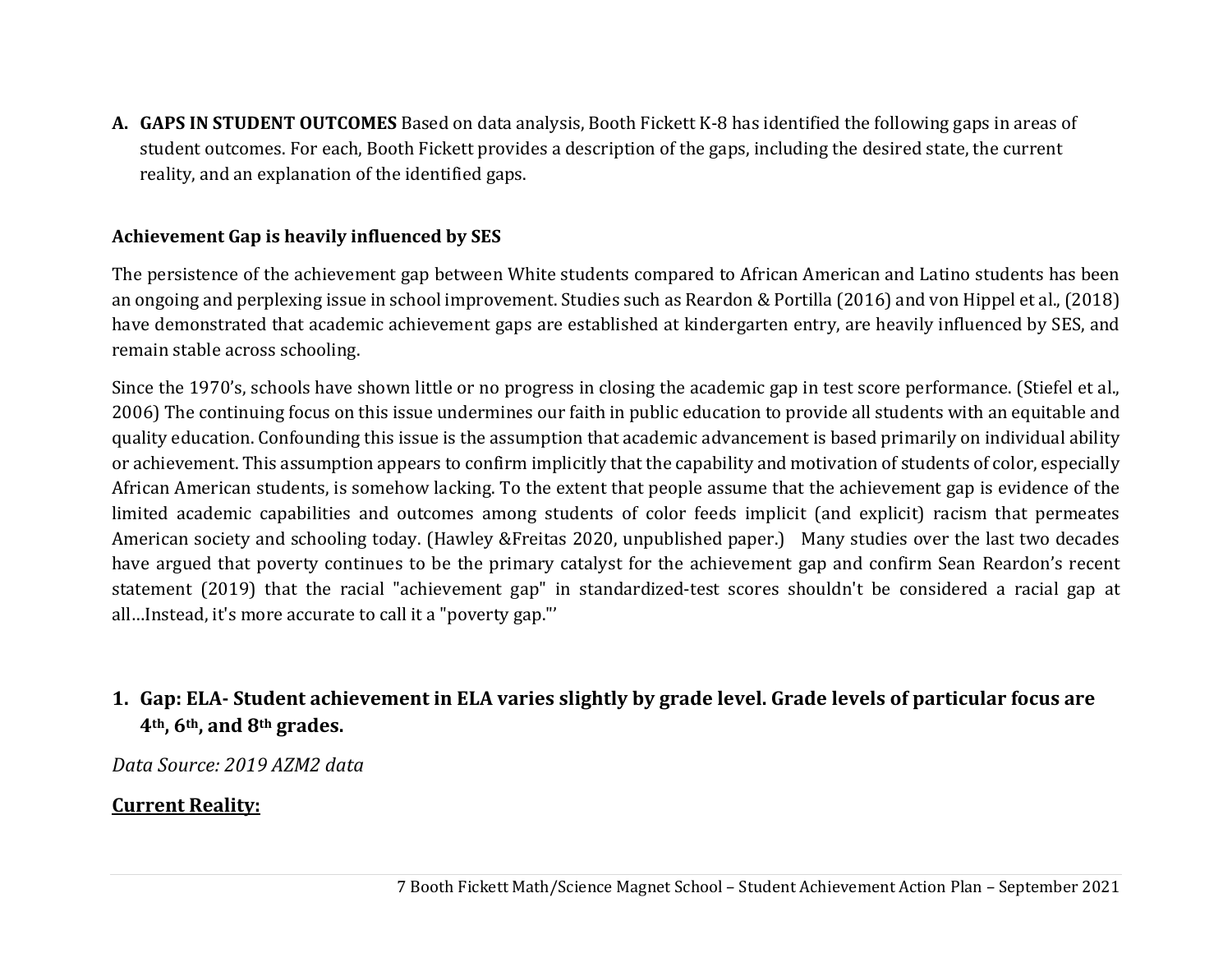3rd Grade-ELA achievement was 39% proficient or highly proficient on 2019 AZM2 in comparison to the State average of 46%.

4th Grade-ELA achievement for all students was 23% proficient or highly proficient on 2019 AZM2 in comparison to the State average of 51%.

5th Grade-ELA achievement for all students was 41% proficient or highly proficient on 2019 AZM2 in comparison to the State average of 52%.

6th Grade-ELA achievement for all students was 15% proficient or highly proficient on 2019 AZM2 in comparison to the State average of 42%.

7th Grade-ELA achievement for all students is 22% proficient or highly proficient on 2019 AZM2 in comparison to the State average of 41%.

8th Grade-ELA achievement for all students is 14% proficient or highly proficient on 2019 AZM2 in comparison to the State average of 38%.

#### **Desired State:**

3rd Grade-ELA achievement for all students will increase by 10% moving from 35% proficient or highly proficient on 2019 AZM2 to 45% proficient or highly proficient on 2022 AZM2.

4th Grade-ELA achievement for all students will increase by 10% moving from 23% proficient or highly proficient on 2019 AZM2 to 33% proficient or highly proficient on 2022 AZM2.

5th Grade-ELA achievement for all students will increase by 10% moving from 41% proficient or highly proficient on 2019 AZM2 to 51% proficient or highly proficient on 2022 AZM2.

6th Grade-ELA achievement for all students will increase by 10% moving from 15% proficient or highly proficient on 2019 AZM2 to 25% proficient or highly proficient on 2022 AZM2.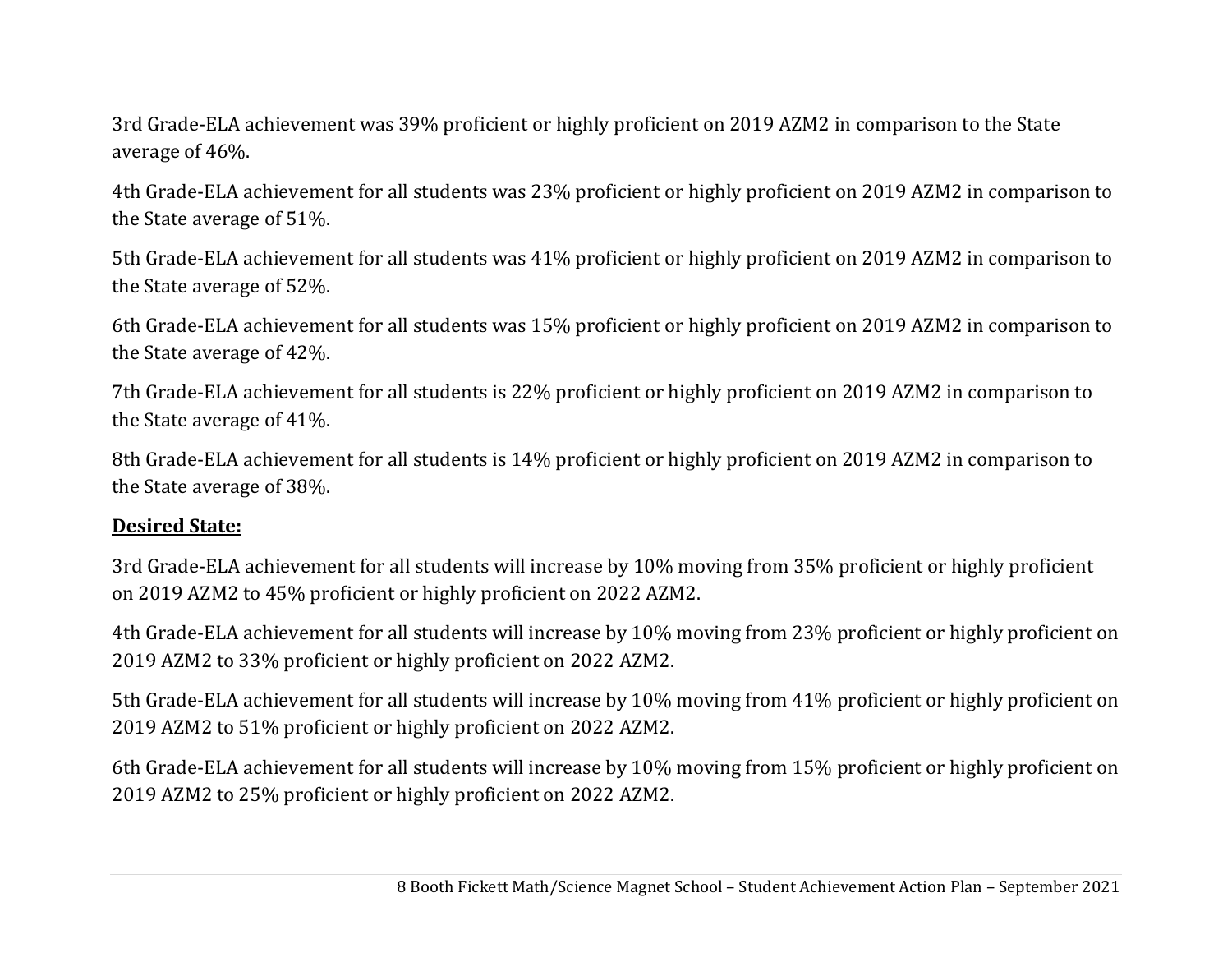7th Grade-ELA achievement for all students will increase by 10% moving from 22% proficient or highly proficient on 2019 AZM2 to 32% proficient or highly proficient on 2022 AZM2.

8th Grade-ELA achievement for all students will increase by 10% moving from 14% proficient or highly proficient on 2019 AZM2 to 24% proficient or highly proficient on 2022 AZM2.

Booth Fickett wants to eliminate gaps between racial and ethnic groups within the next 2 years.

- 2. **Gap:** Mathematics- Multiple grade levels reflect achievement levels below 30%. Grades 4-8 are levels of focus, with an emphasis on middle school grades.
- 3. The gap between African American and White students in ELA is 5%, in Math it is 6%

The gap between Hispanic and White students in ELA is 1%, in Math 0%

*Data Source: 2019 AZM2 data*

#### **Current Reality:**

3rd Grade-MATH achievement for all students was 37% proficient or highly proficient on 2019 AZM2 in comparison to the State average of 51%.

4th Grade-MATH achievement for all students was 20% proficient or highly proficient on 2019 AZM2 in comparison to the State average of 48%.

5th Grade-MATH achievement for all students was 26% proficient or highly proficient on 2019 AZM2 in comparison to the State average of 46%.

6th Grade-MATH achievement for all students was 10% proficient or highly proficient on 2019 AZM2 in comparison to the State average of 41%.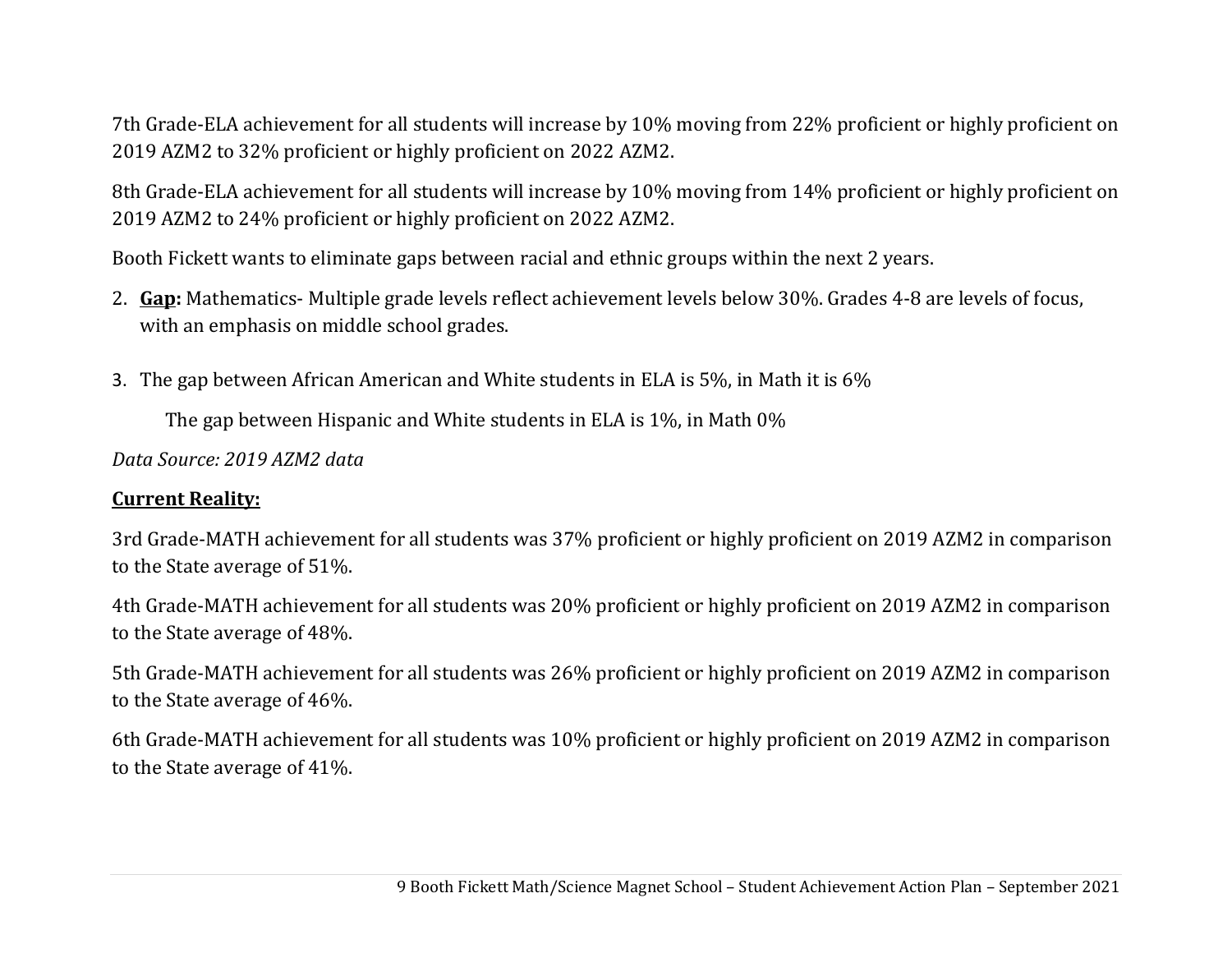7th Grade-MATH achievement for all students was 17% proficient or highly proficient on 2019 AZM2 in comparison to the State average of 38%.

8th Grade-MATH achievement for all students was 4% proficient or highly proficient on 2019 AZM2 in comparison to the State average of 32%.

### **Desired State:**

3rd Grade-MATH achievement for all students will increase by 10% moving from 37% proficient or highly proficient on 2019 AZM2 to 47% proficient or highly proficient on 2022 AZM2.

4th Grade-MATH achievement for all students will increase by 10% moving from 20% proficient or highly proficient on 2019 AZM2 to 30% proficient or highly proficient on 2022 AZM2.

5th Grade-MATH achievement for all students will increase by 10% moving from 26% proficient or highly proficient on 2019 AZM2 to 36% proficient or highly proficient on 2022 AZM2.

6th Grade-MATH achievement for all students will increase by 10% moving from 10% proficient or highly proficient on 2019 AZM2 to 20% proficient or highly proficient on 2022 AZM2.

7th Grade-MATH achievement for all students will increase by 10% moving from 17% proficient or highly proficient on 2019 AZM2 to 27% proficient or highly proficient on 2022 AZM2.

8th Grade-MATH achievement for all students will increase by 10% moving from 4% proficient or highly proficient on 2019 AZM2 to 14% proficient or highly proficient on 2022 AZM2.

Booth Fickett wants to eliminate gaps between racial and ethnic groups within the next two years.

**B. SMART Improvement Goals** Based on gaps identified in section A, above, Booth Fickett K-8 developed SMART improvement goals designed to move Booth Fickett students from the current reality to the desired state.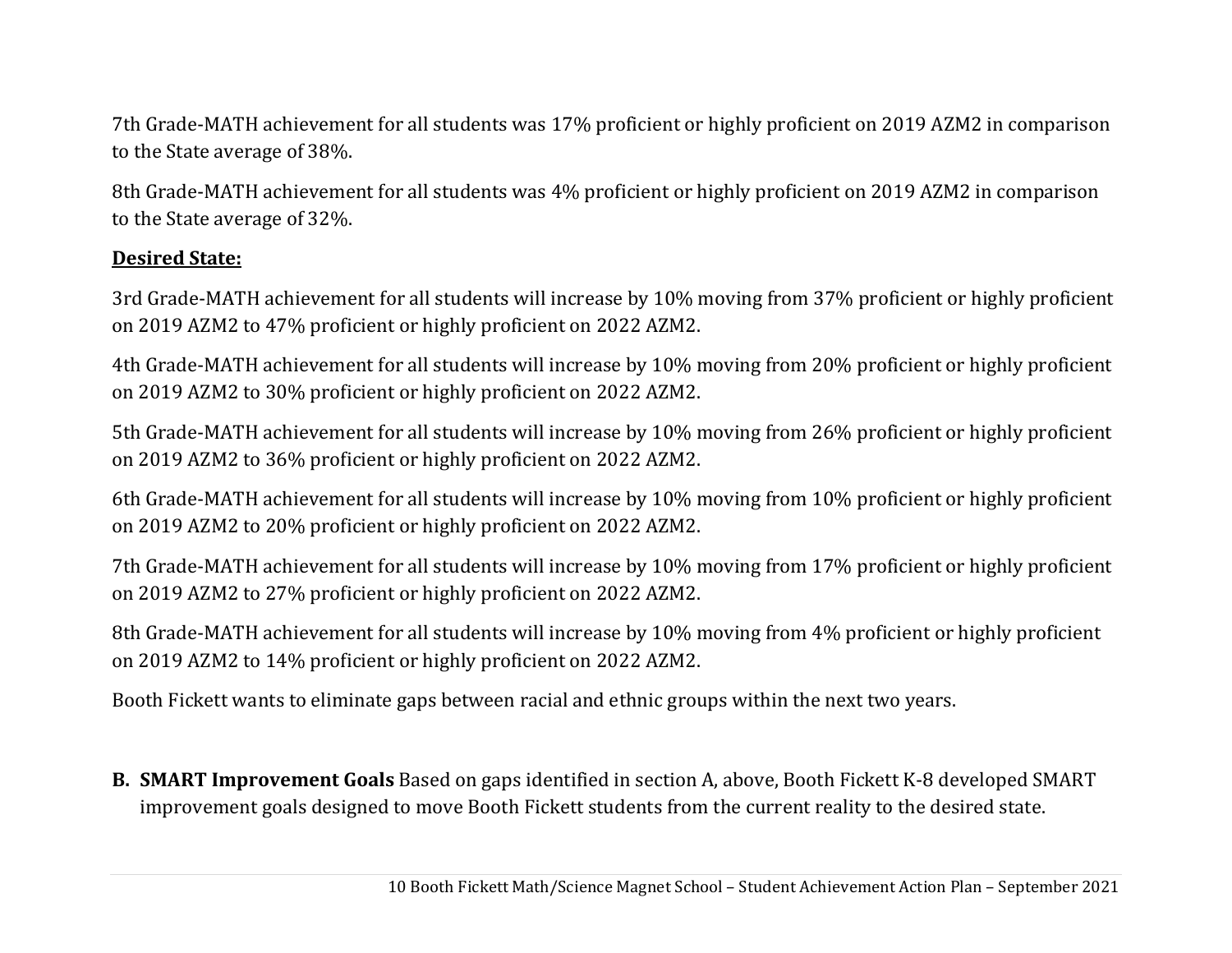- *1. Improvement Goal:* By May 2022, students in grades 3-8 will increase the percentage of students proficient by 10 percentage points as measured by the AzM2 SY 2021-22, ELA assessment.
- *2. Improvement Goal:* By May 2022, students in grades 3-8 will increase the percentage of students proficient by 10 percentage points as measured by the AzM2 SY 2021-22, Math assessment.
- *3. Achievement Gap Goal:*
	- a. By 2024-25, the achievement gap between White students and African American students will be reduced by 5% in Math and ELA as measured on the state assessment (AASA)
	- b. By 2024-25, the achievement gap between White students and Hispanic students will be reduced by 2% in ELA as measured on the state assessment (AASA)
- *C.* **MOST EFFECTIVE AND FEASIBLE EVIDENCE‐BASED STRATEGIES** After analyzing gaps and goals, Booth Fickett K-8 reviewed multiple evidence-based strategies and assessed each for potential for effectiveness and feasibility. Achievement of the goals from section B, above, will be supported by the most effective and feasible evidence-based strategies, below.

## *1. ELA Improvement Goal:*

**Strategy 1a**: Universal Screening to identify Interventions/Enrichment Assessment to identify student needs using data specialist who works with staff to provide data, disaggregate data to inform instruction.

**Strategy 1b:** Teachers refer students to the MTSS (Multi-Tiered System of Support) Team after the first six weeks of instruction and after classroom interventions have been documented. This team collaborates to create intervention plans for students.

**Strategy 1c:** Booth Fickett will provide Reading Intervention using flexible Reading Groups to support students with literacy, fluency, and comprehension.

# *2. Math Improvement Goal:*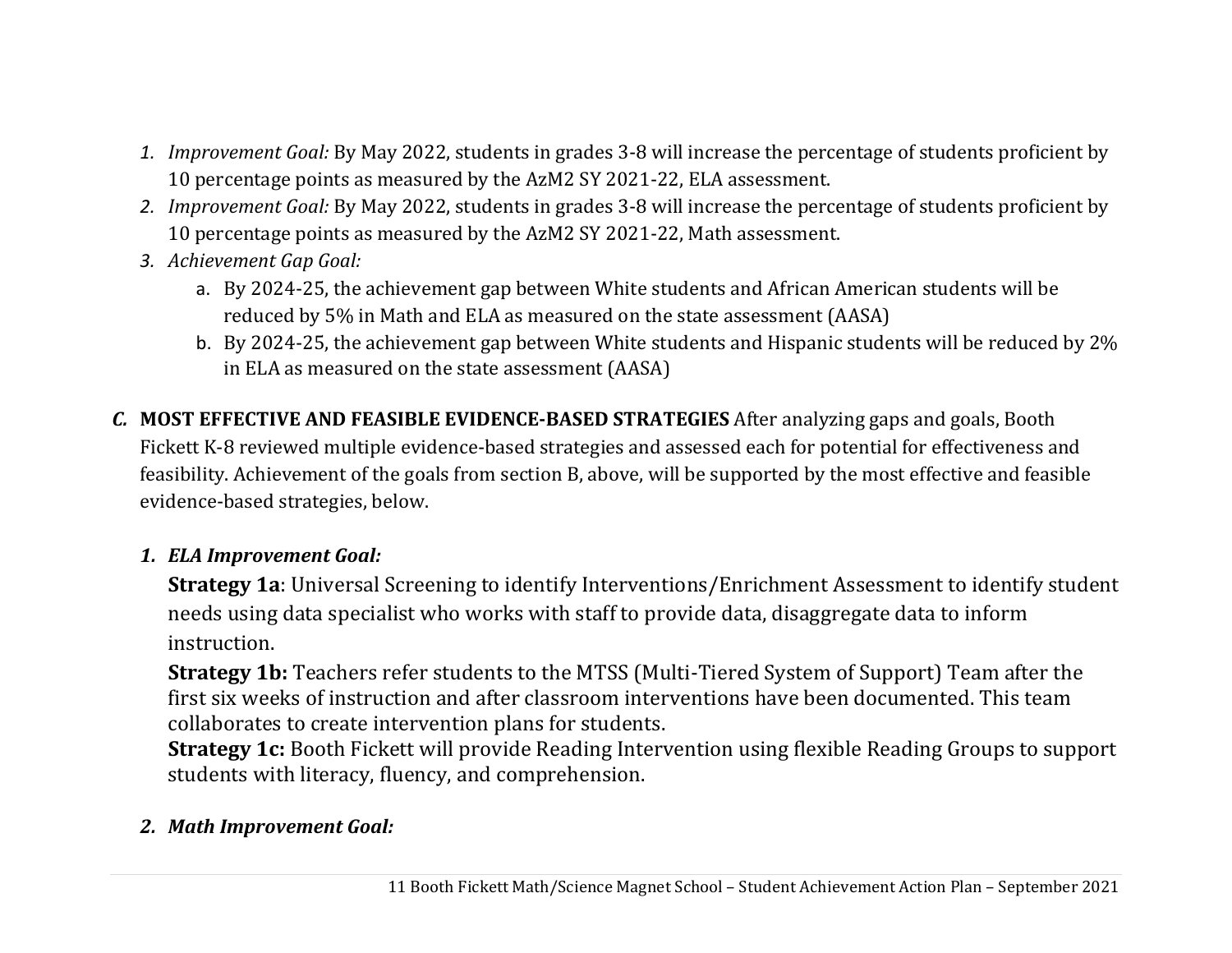**Strategy 2a:** Assessment to identify student needs by an Instructional Data Specialist who works with Curriculum Service Providers, teachers, and administration to provide data, disaggregate data, and use data to inform instruction.

**Strategy 2b**: Interventions to address student needs

**Strategy 2c:** Math teachers intentionally plan weekly interventions with Math Pathways and Pitfalls lessons to support subgroups and address achievement gaps.

**Strategy 2e:** Teachers are provided math manipulatives and training on how to use the manipulatives to support students in building

**Strategy 2d:** Increased mathematical concepts, skills, and awareness, and to support differentiation and students in subgroups though instructional materials.

**Strategy 2e:** Teachers refer students to the MTSS Team after the first six weeks of instruction and after classroom interventions have been documented. This team collaborates to create intervention plans for students.

## **ACTION STEPS TO IMPLEMENT & MONITOR STRATEGIES**

Below are detailed implementation and monitoring tasks for each evidence-based strategy, including persons responsible, timelines, and needed resources.

## *1. ELA Improvement Goal:*

Strategy 1a:

| <b>Tasks to Implement Strategy</b>   | Person(s) to Carry Out<br>Tasks | <b>Timeline/Target Dates</b> | <b>Resources Needed</b> |
|--------------------------------------|---------------------------------|------------------------------|-------------------------|
| Administration of Universal Screener | Classroom teachers in           | By the end of the            | Benchmark               |
|                                      | <b>ELA</b>                      | first quarter                | Advance, IXL,           |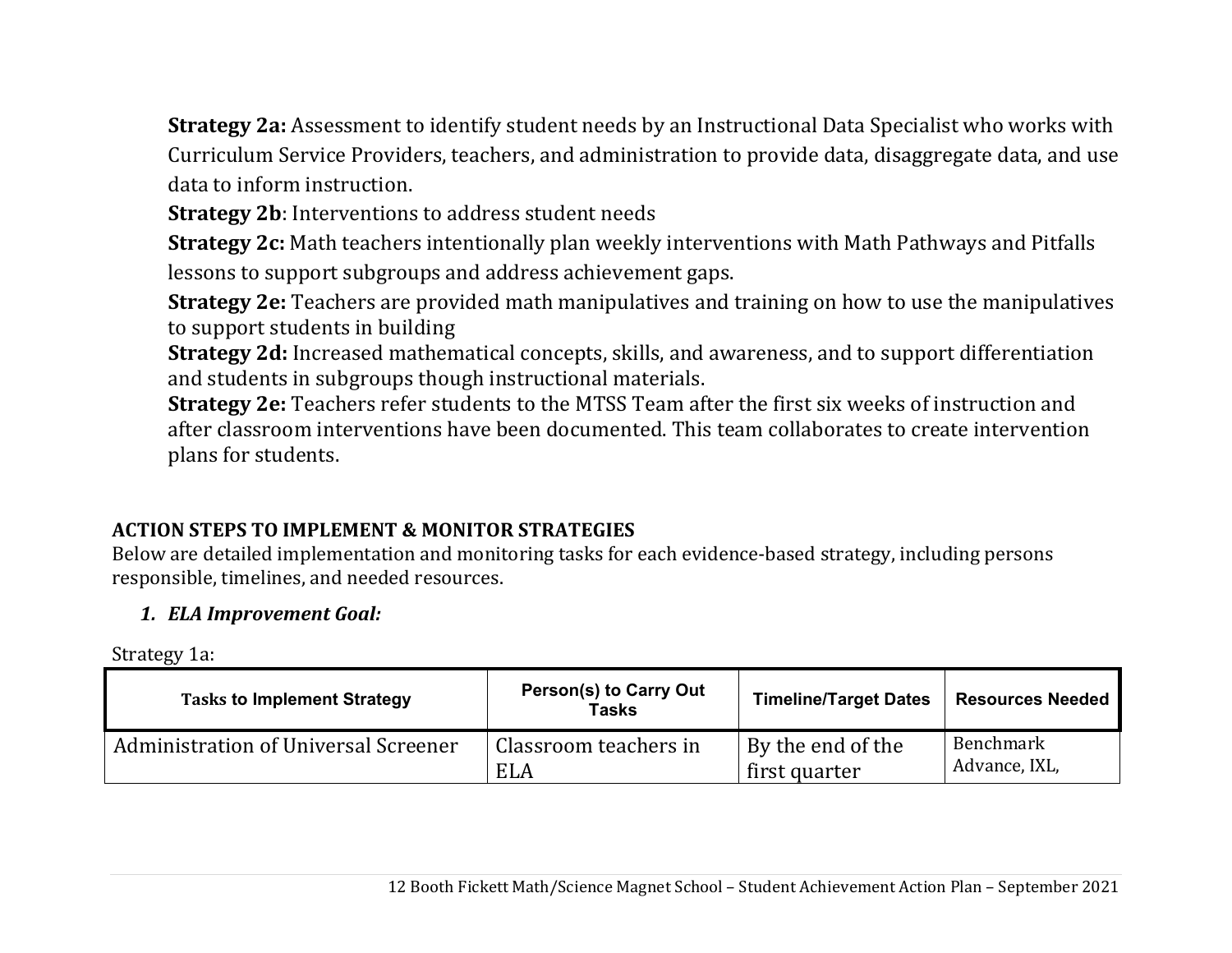| MTSS process with teachers and staff.<br>Targeted interventions for both<br>behavioral and academic support.<br>MTSS team review of data                | <b>MTSS Team</b>                              | Ongoing                      | MTSS Protocol,<br>Data Sources                                                    |
|---------------------------------------------------------------------------------------------------------------------------------------------------------|-----------------------------------------------|------------------------------|-----------------------------------------------------------------------------------|
| Reading Intervention - Grade 2-8 using<br>flexible Reading Groups guided by<br>academic data to provide target<br>interventions                         | <b>Teachers</b>                               | Ongoing                      | IXL / Advisory<br>Time                                                            |
| <b>Tasks to Monitor, Assess, and Adjust</b>                                                                                                             | <b>Person(s) to Carry Out</b><br><b>Tasks</b> | <b>Timeline/Target Dates</b> | <b>Resources Needed</b>                                                           |
|                                                                                                                                                         |                                               |                              |                                                                                   |
| Review of short cycle assessments in<br>PLC's                                                                                                           | PLC's, Administration                         | Ongoing every three<br>weeks | School City /<br>Dedicated PLC<br>Time                                            |
| Middle School Interventions provided<br>daily during the 7 <sup>th</sup> period.<br>Intervention groups are fluid based on<br>proficiency in standards. | <b>PLC's Teachers</b>                         | Daily                        | PLCs (professional<br>learning<br>communities)/<br>Advisory Period,<br><b>IXL</b> |

# Strategy 1b:

| <b>Tasks to Implement Strategy</b>                                                                                 | <b>Person(s) to Carry Out</b><br>Tasks | <b>Timeline/Target Dates</b> | <b>Resources Needed</b>    |
|--------------------------------------------------------------------------------------------------------------------|----------------------------------------|------------------------------|----------------------------|
| Teachers utilize common formative<br>assessments to identify students in<br>need of tier 1 interventions. Students | PLC's, teachers.                       | Ongoing every<br>three weeks | Benchmark<br>Advance, IXL, |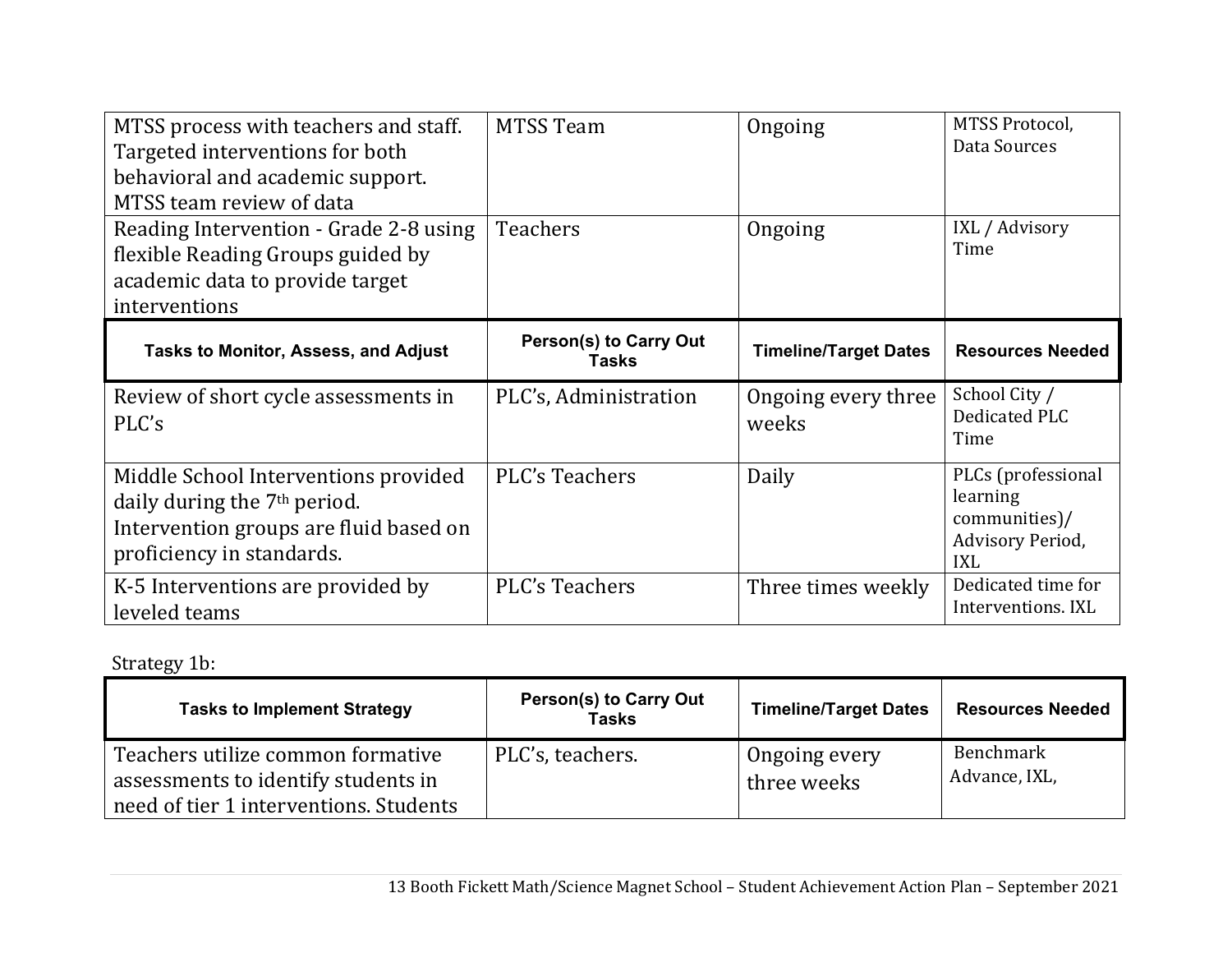| receive weekly support through the<br>intervention program, monitor<br>progress using school city and<br>common formative assessment data.<br>Students struggling with ELA will be<br>assigned to IXL for interventions. |                                               |                              |                                                                                           |
|--------------------------------------------------------------------------------------------------------------------------------------------------------------------------------------------------------------------------|-----------------------------------------------|------------------------------|-------------------------------------------------------------------------------------------|
| <b>Tasks to Monitor, Assess, and Adjust</b>                                                                                                                                                                              | <b>Person(s) to Carry Out</b><br><b>Tasks</b> | <b>Timeline/Target Dates</b> | <b>Resources Needed</b>                                                                   |
| Consistency of use of universal<br>screener                                                                                                                                                                              | PLC's, Teachers                               | Ongoing                      | <b>IXL</b>                                                                                |
| Middle School Interventions provided<br>daily during the 7 <sup>th</sup> period.<br>Intervention groups are fluid based on<br>proficiency in standards.                                                                  | <b>PLC's Teachers</b>                         | Daily                        | Middle School<br>Interventions<br>provided daily<br>during the 7 <sup>th</sup><br>period. |
| K-5 Interventions are provided by<br>leveled teams                                                                                                                                                                       | <b>PLC's Teachers</b>                         | Three times weekly           | K-5 Interventions<br>are provided by<br>leveled teams                                     |

# Strategy 1c

| <b>Tasks to Implement Strategy</b>                                        | <b>Person(s) to Carry Out</b><br>Tasks | <b>Timeline/Target Dates</b> | <b>Resources Needed</b> |  |
|---------------------------------------------------------------------------|----------------------------------------|------------------------------|-------------------------|--|
| Booth Fickett will provide Reading<br>Intervention using flexible Reading | PLC's, Teachers                        | Daily                        | Benchmark<br>Advance    |  |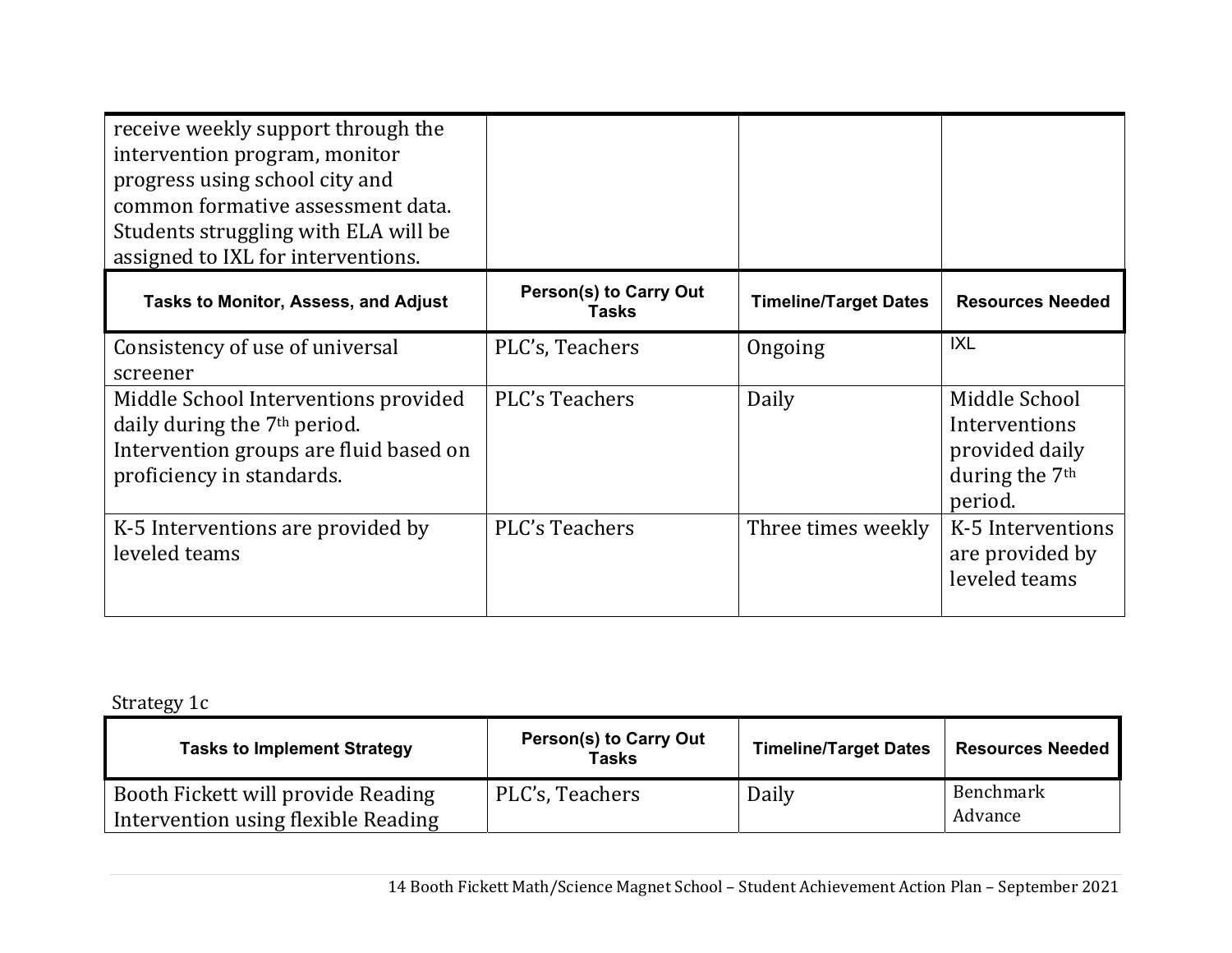| Groups to support students with<br>literacy, fluency, and comprehension. |                                               |                              |                         |
|--------------------------------------------------------------------------|-----------------------------------------------|------------------------------|-------------------------|
| <b>Tasks to Monitor, Assess, and Adjust</b>                              | <b>Person(s) to Carry Out</b><br><b>Tasks</b> | <b>Timeline/Target Dates</b> | <b>Resources Needed</b> |
| Consistency of use of universal                                          | PLC's, Teachers                               | Ongoing                      | <b>IXL</b>              |
| screener                                                                 |                                               |                              |                         |
| Middle School Interventions provided                                     | PLC's Teachers                                | Daily                        | PLCs/Advisory           |
| daily during the 7 <sup>th</sup> period.                                 |                                               |                              | Period, IXL             |
| Intervention groups are fluid based on                                   |                                               |                              |                         |
| proficiency in standards.                                                |                                               |                              |                         |
| K-5 Interventions are provided by                                        | <b>PLC's Teachers</b>                         | Three times weekly           | Dedicated time for      |
| leveled teams                                                            |                                               |                              | Interventions, IXL      |

### *4. Math Improvement Goal:*

### Strategy 2a

| <b>Tasks to Implement Strategy</b>                                                                                                                                                                                                                                                                            | <b>Person(s) to Carry</b><br><b>Out Tasks</b>                           | <b>Timeline/Target</b><br><b>Dates</b> | <b>Resources Needed</b>                                  |
|---------------------------------------------------------------------------------------------------------------------------------------------------------------------------------------------------------------------------------------------------------------------------------------------------------------|-------------------------------------------------------------------------|----------------------------------------|----------------------------------------------------------|
| Assessment to identify student needs by an<br><b>Instructional Data Specialist who works</b><br>with Curriculum Service Providers,<br>teachers, and administration to provide<br>data, disaggregate data, and use data to<br>inform instruction. Common formative<br>assessments, school city benchmark data, | Administration,<br><b>Instructional Data</b><br>Specialist,<br>teachers | Ongoing                                | Achievement data, IXL,<br>PLC and staff meeting<br>times |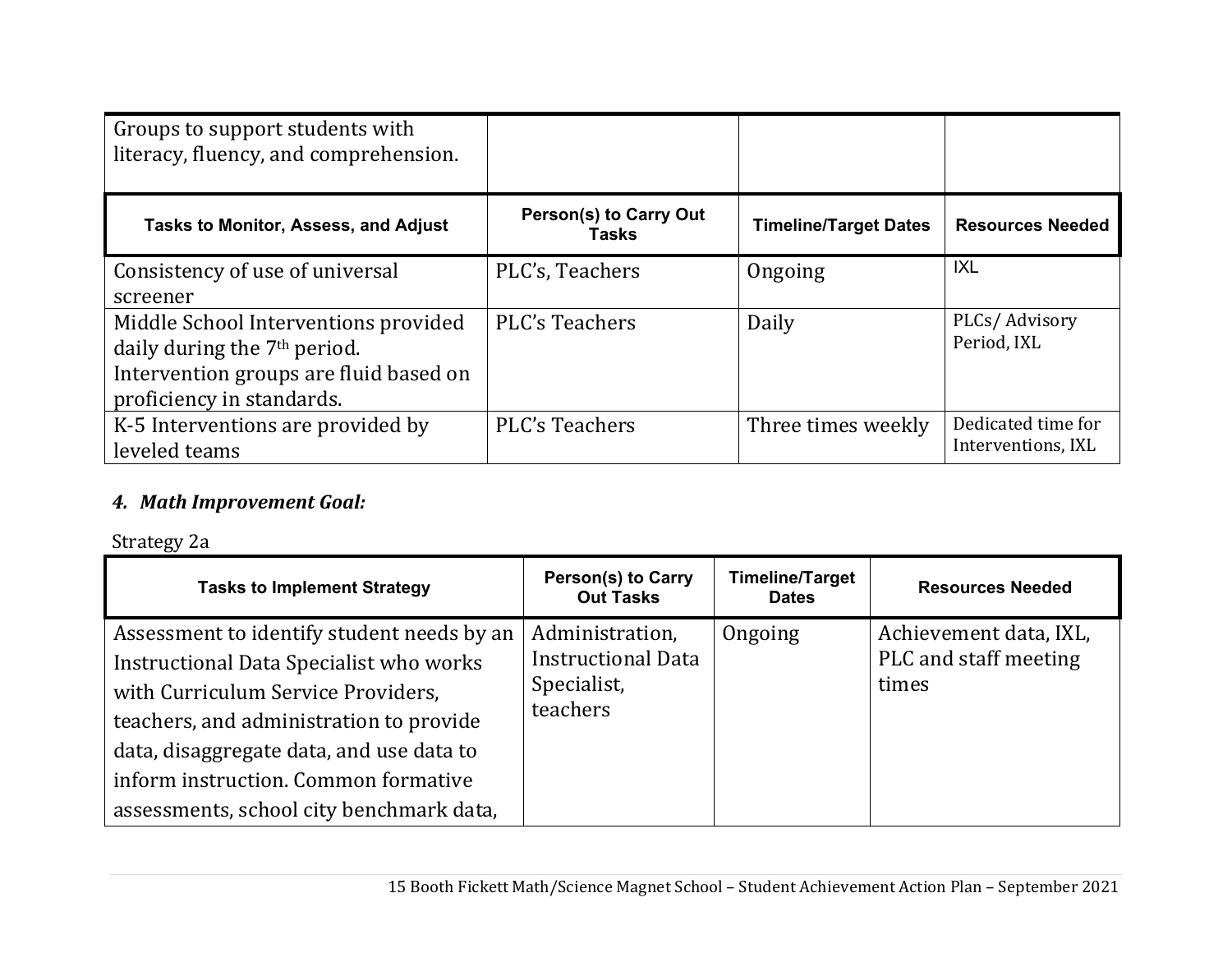| and AZ Merit data are used to support<br>instructional practices and lesson planning<br>to increase student achievement. |                                                              |                                        |                              |
|--------------------------------------------------------------------------------------------------------------------------|--------------------------------------------------------------|----------------------------------------|------------------------------|
| <b>Tasks to Monitor, Assess, and Adjust</b>                                                                              | <b>Person(s) to Carry</b><br><b>Out Tasks</b>                | <b>Timeline/Target</b><br><b>Dates</b> | <b>Resources Needed</b>      |
| Monitoring of Data, disaggregate data, and<br>use data to inform instruction.                                            | <b>Instructional Data</b><br>Specialist, MTSS<br>facilitator | Ongoing                                | Achievement data             |
| Monitoring of common formative<br>assessments, school city benchmark data,<br>and AZ Merit data                          | <b>Instructional Data</b><br>Specialist                      | Ongoing                                | Formative assessment<br>data |

# Strategy 2b:

| <b>Tasks to Implement Strategy</b>                                                                                                                                                               | <b>Person(s) to Carry Out</b><br>Tasks | <b>Timeline/Target</b><br><b>Dates</b> | <b>Resources Needed</b>            |
|--------------------------------------------------------------------------------------------------------------------------------------------------------------------------------------------------|----------------------------------------|----------------------------------------|------------------------------------|
| Teachers utilize common formative<br>assessments to identify students in need of<br>tier 1 interventions. Students needing tier<br>2 or 3 interventions are referred to IXL for<br>intervention. | PLC's, teachers.                       | Ongoing,<br>every three<br>weeks       | Short cycle<br>assessments         |
| <b>Tasks to Monitor, Assess, and Adjust</b>                                                                                                                                                      | <b>Person(s) to Carry Out</b><br>Tasks | <b>Timeline/Target</b><br><b>Dates</b> | <b>Resources Needed</b>            |
| Monitoring of student assessment data.                                                                                                                                                           | Data Interventionist,<br>PLC's         | Ongoing                                | Dedicated PLC Time                 |
| Student tiered placement                                                                                                                                                                         | Data Interventionist,<br>PLC's         | Ongoing                                | Intervention period in<br>Advisory |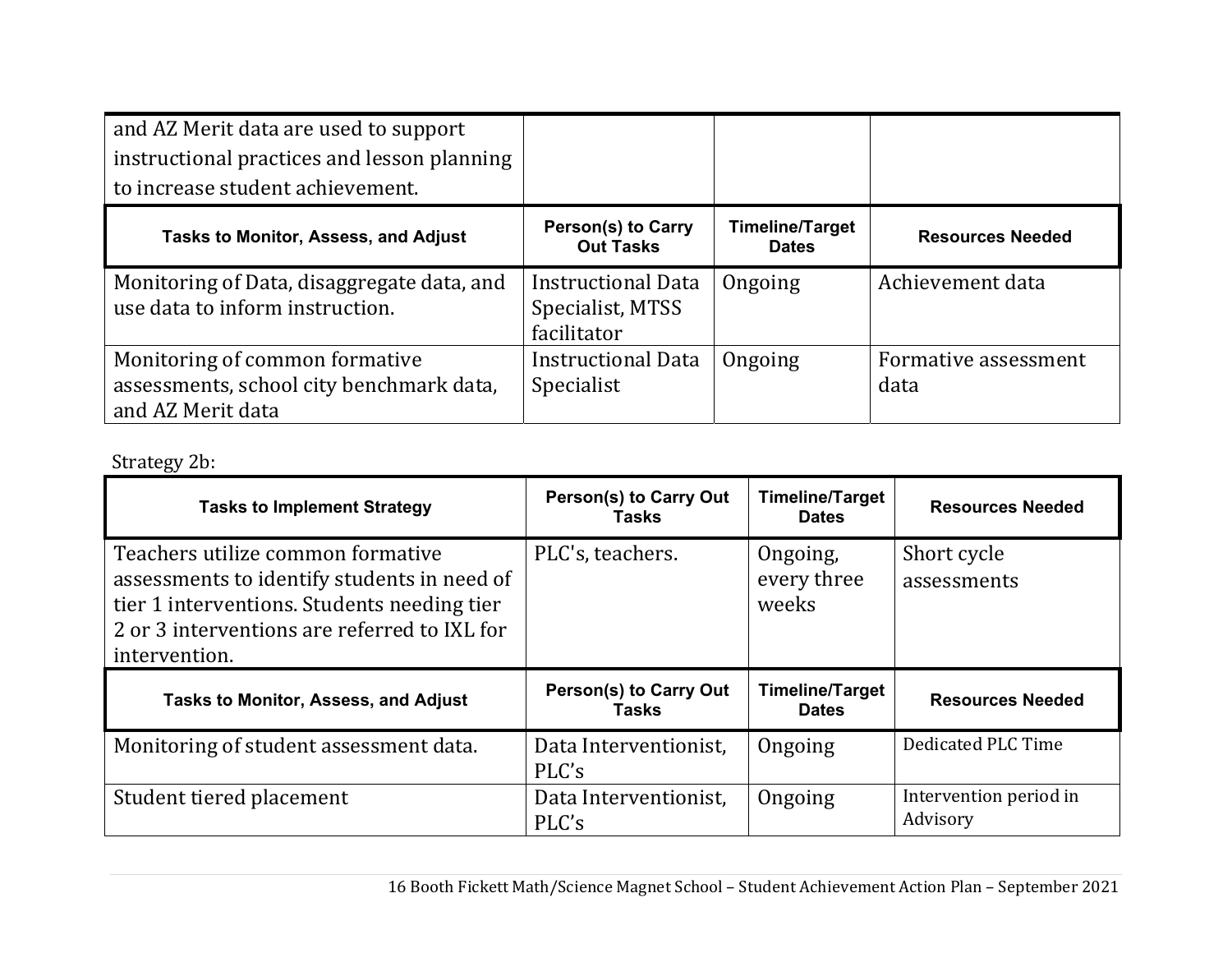# Strategy 2c:

| <b>Tasks to Implement Strategy</b>                                                                                                                        | <b>Person(s) to Carry Out</b><br>Tasks | <b>Timeline/Target</b><br><b>Dates</b> | <b>Resources Needed</b>                                      |
|-----------------------------------------------------------------------------------------------------------------------------------------------------------|----------------------------------------|----------------------------------------|--------------------------------------------------------------|
| Math teachers intentionally plan weekly<br>interventions with Math Pathways and<br>Pitfalls lessons to support subgroups and<br>address achievement gaps. | Math teachers                          | Weekly                                 | MMP resources<br>PD (Professional<br>Development)<br>support |
| Tasks to Monitor, Assess, and Adjust                                                                                                                      | <b>Person(s) to Carry Out</b><br>Tasks | <b>Timeline/Target</b><br><b>Dates</b> | <b>Resources Needed</b>                                      |
| Monitoring and readjustment of lessons to<br>target specific subgroups of struggling<br>students.                                                         | Math teachers                          | Weekly                                 | <b>MMP</b> resources<br>PD support                           |

Strategy 2d:

| <b>Tasks to Implement Strategy</b>                                                                                                                                                                                                                                            | <b>Person(s) to Carry Out</b><br>Tasks                                 | <b>Timeline/Target</b><br><b>Dates</b> | <b>Resources Needed</b> |
|-------------------------------------------------------------------------------------------------------------------------------------------------------------------------------------------------------------------------------------------------------------------------------|------------------------------------------------------------------------|----------------------------------------|-------------------------|
| West Ed's Discussion Builder posters, Math<br>Pathways, and Pitfalls books, NCTM<br>professional development books and guides,<br>and math manipulative kits will be provided<br>so that teachers can plan for differentiated<br>instruction, and targeted math interventions | Math teachers, Title<br>1 district support,<br><b>MTSS Facilitator</b> | Ongoing                                | <b>MPP Materials</b>    |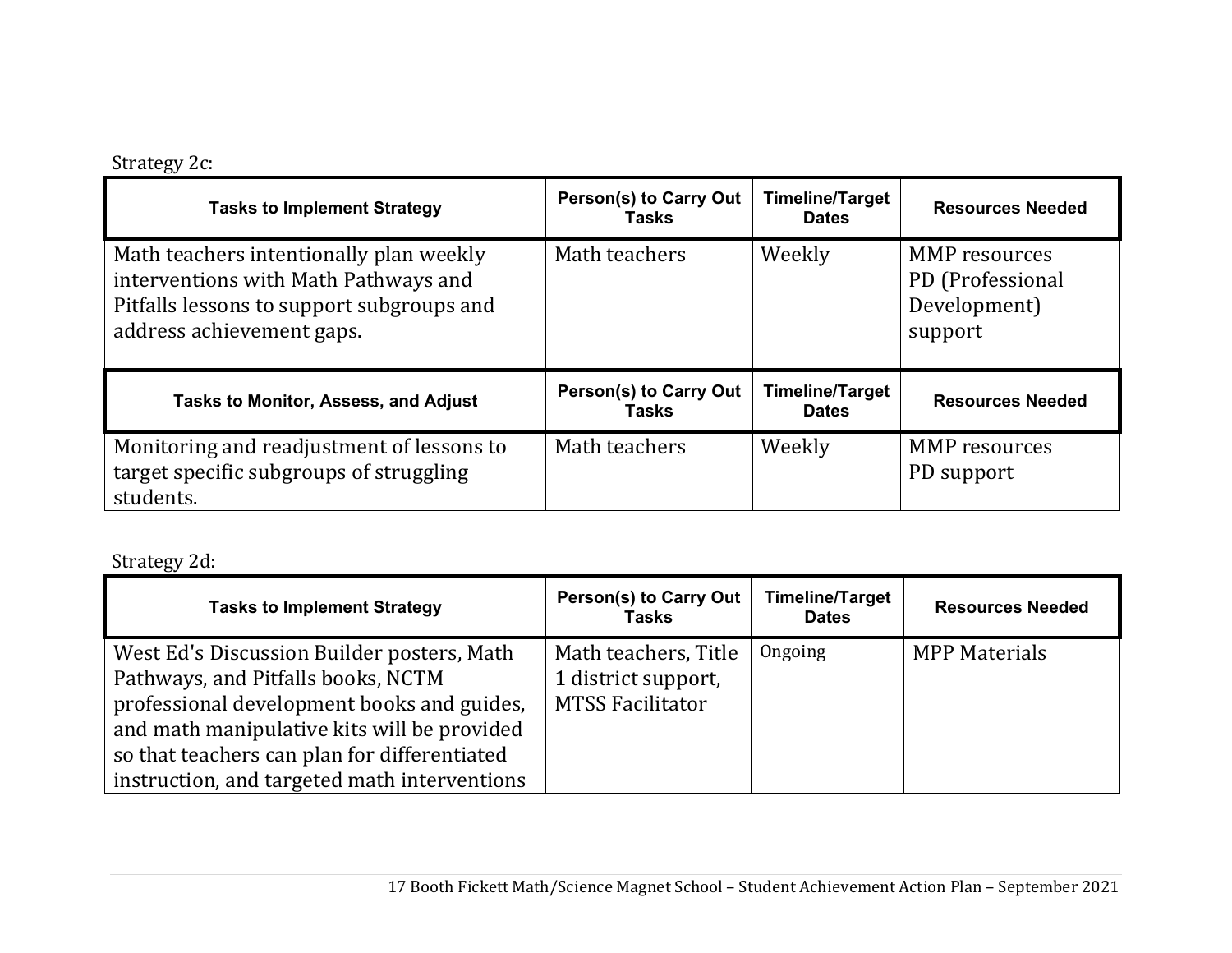| to support struggling students, including<br>those in subgroups.                                                                                                                  |                                               |                                        |                         |
|-----------------------------------------------------------------------------------------------------------------------------------------------------------------------------------|-----------------------------------------------|----------------------------------------|-------------------------|
| <b>Tasks to Monitor, Assess, and Adjust</b>                                                                                                                                       | <b>Person(s) to Carry Out</b><br><b>Tasks</b> | <b>Timeline/Target</b><br><b>Dates</b> | <b>Resources Needed</b> |
| Monthly walkthrough observations of MPP<br>lessons and ongoing coaching and feedback<br>from leadership teams, as well as semiannual<br>data reflections on subgroup achievement. | Administration and<br>leadership team         | Monthly                                | <b>MPP Materials</b>    |

# Strategy 2e:

| <b>Tasks to Implement Strategy</b>                                                                                                                                                                                                                                                                                                                                                                                                                                                                                                                                                   | <b>Person(s) to Carry Out</b><br>Tasks                                          | Timeline/Target<br><b>Dates</b> | <b>Resources Needed</b>                  |
|--------------------------------------------------------------------------------------------------------------------------------------------------------------------------------------------------------------------------------------------------------------------------------------------------------------------------------------------------------------------------------------------------------------------------------------------------------------------------------------------------------------------------------------------------------------------------------------|---------------------------------------------------------------------------------|---------------------------------|------------------------------------------|
| Teachers refer students to the MTSS Team<br>after the first six weeks of instruction and<br>after classroom interventions have been<br>documented. MTSS team meets weekly. This<br>team consists of administration, the MTSS<br>Coordinator, counselors, and behavior<br>specialists. This team collaborates to create<br>intervention plans for students. The team<br>also reviews progress on intervention<br>plans and associated documentation.<br>Students are tiered to provide them with<br>specific and targeted interventions.<br>Interventions include: Home visits Parent | <b>Administration, MTSS</b><br>Facilitator, counselors,<br>behavior specialists | Ongoing                         | <b>MTSS Protocols</b><br>and Data Review |
| contact Individual reteach small group                                                                                                                                                                                                                                                                                                                                                                                                                                                                                                                                               |                                                                                 |                                 |                                          |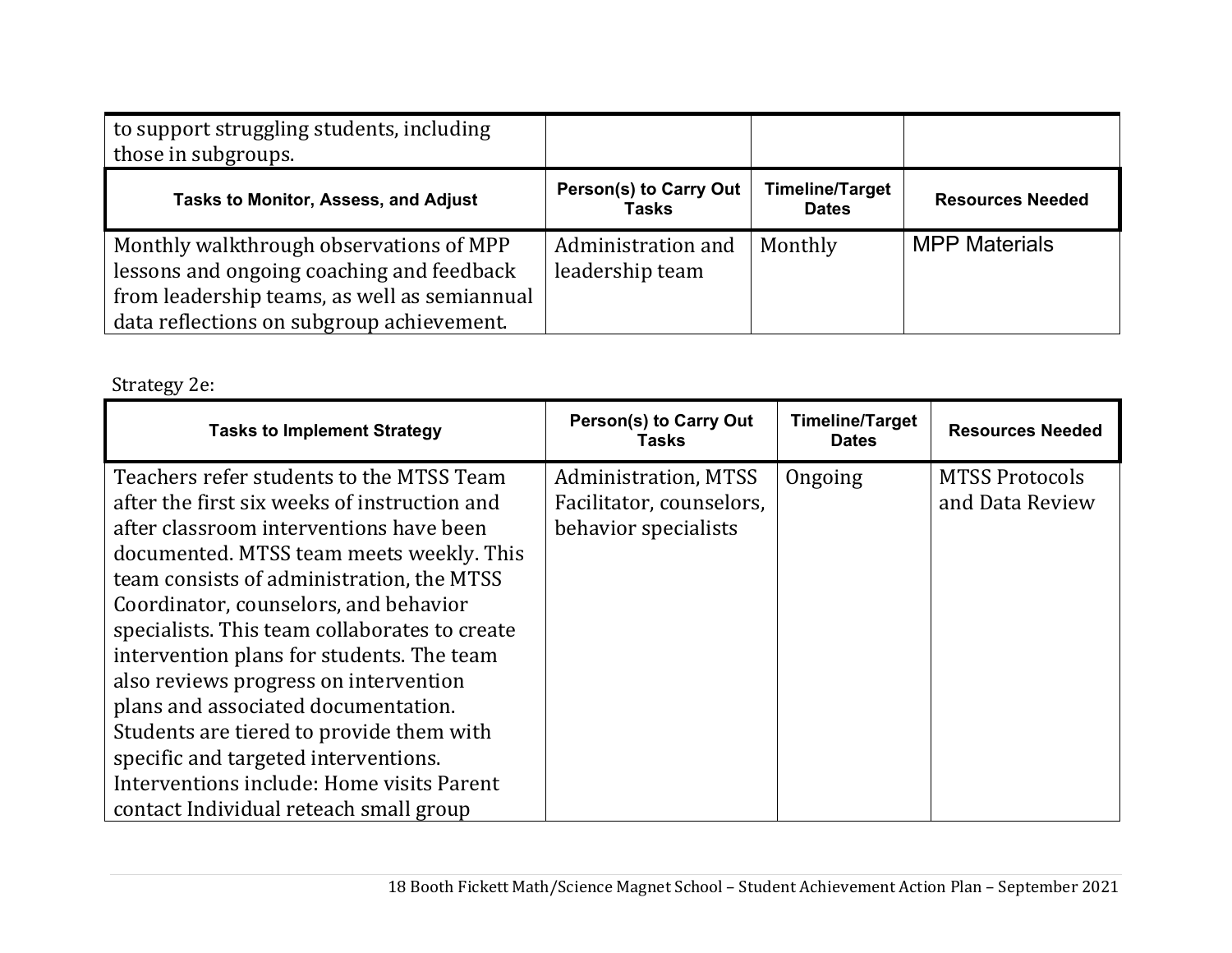| instruction Work with an ELA/MATH<br>interventionist Check in Check Out system<br>(CICO)Student/teacher/parent conferences<br>Student feedback Student reflection<br><b>Restorative Practices Educational Software</b><br><b>Behavior contracts</b> |                                               |                                        |                                          |
|-----------------------------------------------------------------------------------------------------------------------------------------------------------------------------------------------------------------------------------------------------|-----------------------------------------------|----------------------------------------|------------------------------------------|
|                                                                                                                                                                                                                                                     |                                               |                                        |                                          |
| Tasks to Monitor, Assess, and Adjust                                                                                                                                                                                                                | <b>Person(s) to Carry Out</b><br>Tasks        | <b>Timeline/Target</b><br><b>Dates</b> | <b>Resources Needed</b>                  |
| Administration will work with MTSS Team<br>and teachers to monitor intervention plans<br>for students.                                                                                                                                              | <b>Administration, MTSS</b><br>Lead, teachers | Ongoing                                | <b>MTSS Protocols</b><br>and Data Review |

*D.* **SUBGROUPS: MOST EFFECTIVE AND FEASIBLE EVIDENCE‐BASED STRATEGIES** After analyzing gaps and goals, Booth Fickett K-8 reviewed multiple evidence-based strategies and assessed each for potential for effectiveness and feasibility. Achievement of the goals from section B, above, will be supported by the most effective and feasible evidence-based strategies, below. The following goals and action steps also apply to ELL and ExEd subgroups.

### *ELA Improvement Goal:*

**Strategy 3a**: Universal Screening to Support Interventions/Enrichment Assessment to identify student needs using data specialist who works with staff to provide data, disaggregate data to inform instruction. This measure includes all students including ethnic subgroups, ELL, and ExEd students.

**Strategy 3b:** Teachers refer students to the MTSS Facilitator after the first six weeks of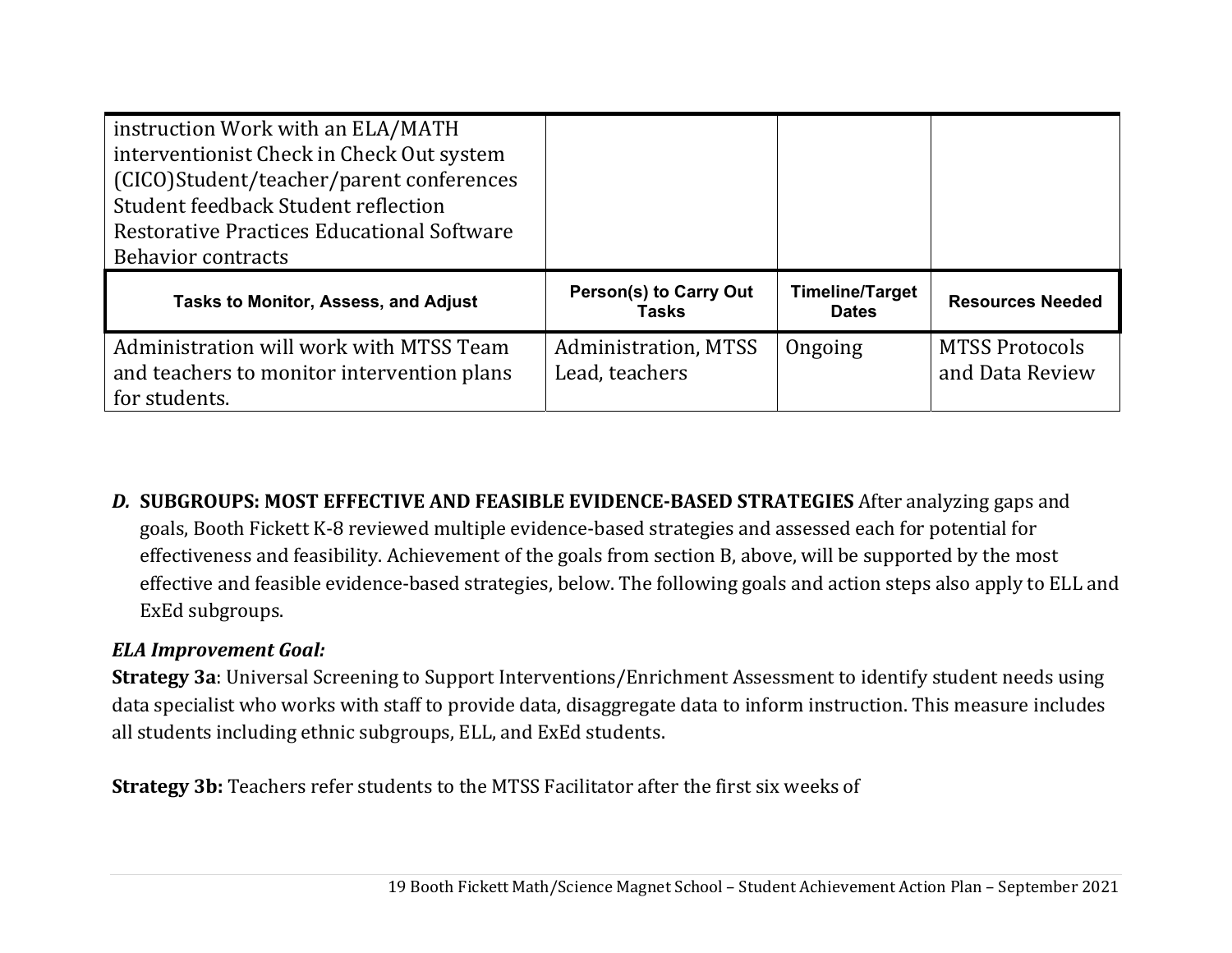instruction and after classroom interventions have been documented. This team collaborates to create intervention plans for students. The MTSS process is for all students including all ethnicities and ExEd and ELL students.

**Strategy 3c:** Booth Fickett will utilize flexible Reading Groups to provide interventions to support all students including all students including ethnic subgroups, ELL, and ExEd students with literacy, fluency, and comprehension.

#### *Math Improvement Goal:*

**Strategy 4a:** Math teachers intentionally plan weekly interventions with Math Pathways and Pitfalls lessons to support all students including all ethnicities, ELL and ExEd subgroups.

**Strategy 4b:** Increased mathematical concepts, skills, and awareness, and to support differentiation and students in all ethnicities, ELL and ExEd subgroups. though instructional materials. K-5 students are receiving additional tier 2 and 3 time with the teacher. The 6-8 students are receiving additional support through a math interventionist.

**Strategy 4c:** Teachers refer students to the MTSS Team after the first six weeks of instruction and after classroom interventions have been documented. This team collaborates to create intervention plans for students in all subgroups including all ethnicities, ELL and ExEd subgroups.

### *5. ELA Improvement Goal:*

Strategy 3a:

| <b>Tasks to Implement Strategy</b> | <b>Person(s) to Carry Out</b><br>Tasks | <b>Timeline/Target Dates</b> | <b>Resources Needed</b> |
|------------------------------------|----------------------------------------|------------------------------|-------------------------|
|------------------------------------|----------------------------------------|------------------------------|-------------------------|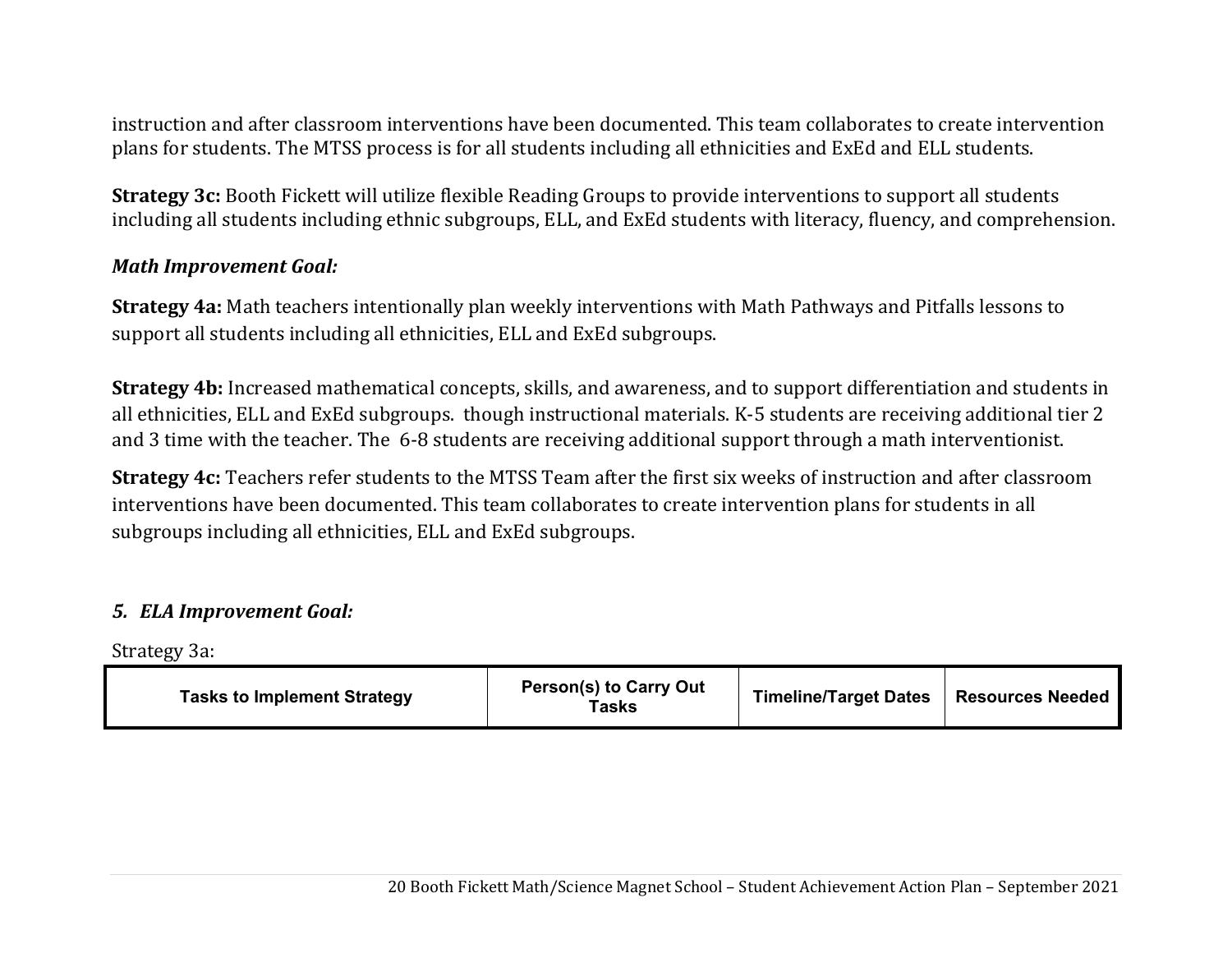| <b>Administration of Universal Screener</b> | Classroom teachers in         | By the end of the            | <b>Benchmark</b>        |
|---------------------------------------------|-------------------------------|------------------------------|-------------------------|
| Universal Screening to Support              | <b>ELA</b>                    | first quarter                | Advance, IXL            |
| Interventions/Enrichment Assessment         |                               |                              |                         |
| to identify all students including all      |                               |                              |                         |
| ethnicities, ELL and ExEd subgroups         |                               |                              |                         |
| needs using data specialist who works       |                               |                              |                         |
| with staff to provide data, disaggregate    |                               |                              |                         |
| data to inform instruction.                 |                               |                              |                         |
| MTSS team review of data                    | <b>MTSS Lead and MTSS</b>     | Ongoing                      | <b>MTSS Protocol</b>    |
| Teachers refer students to the MTSS         | team                          |                              |                         |
| Lead after the first six weeks of           |                               |                              |                         |
| instruction and after classroom             |                               |                              |                         |
| interventions have been documented.         |                               |                              |                         |
| This team collaborates to create            |                               |                              |                         |
| intervention plans for students to          |                               |                              |                         |
| include all ethnicities, ELL and ExEd       |                               |                              |                         |
| subgroups.                                  |                               |                              |                         |
|                                             |                               |                              |                         |
| Booth Fickett will utilize flexible         | PLC's, Teachers               | Ongoing                      | <b>Benchmark</b>        |
| Reading Groups to provide                   |                               |                              | Advance, IXL            |
| interventions to support all students       |                               |                              |                         |
| including all ethnicities, ELL and ExEd     |                               |                              |                         |
| subgroups with literacy, fluency, and       |                               |                              |                         |
| comprehension.                              |                               |                              |                         |
| Tasks to Monitor, Assess, and Adjust        | <b>Person(s) to Carry Out</b> | <b>Timeline/Target Dates</b> | <b>Resources Needed</b> |
|                                             | Tasks                         |                              |                         |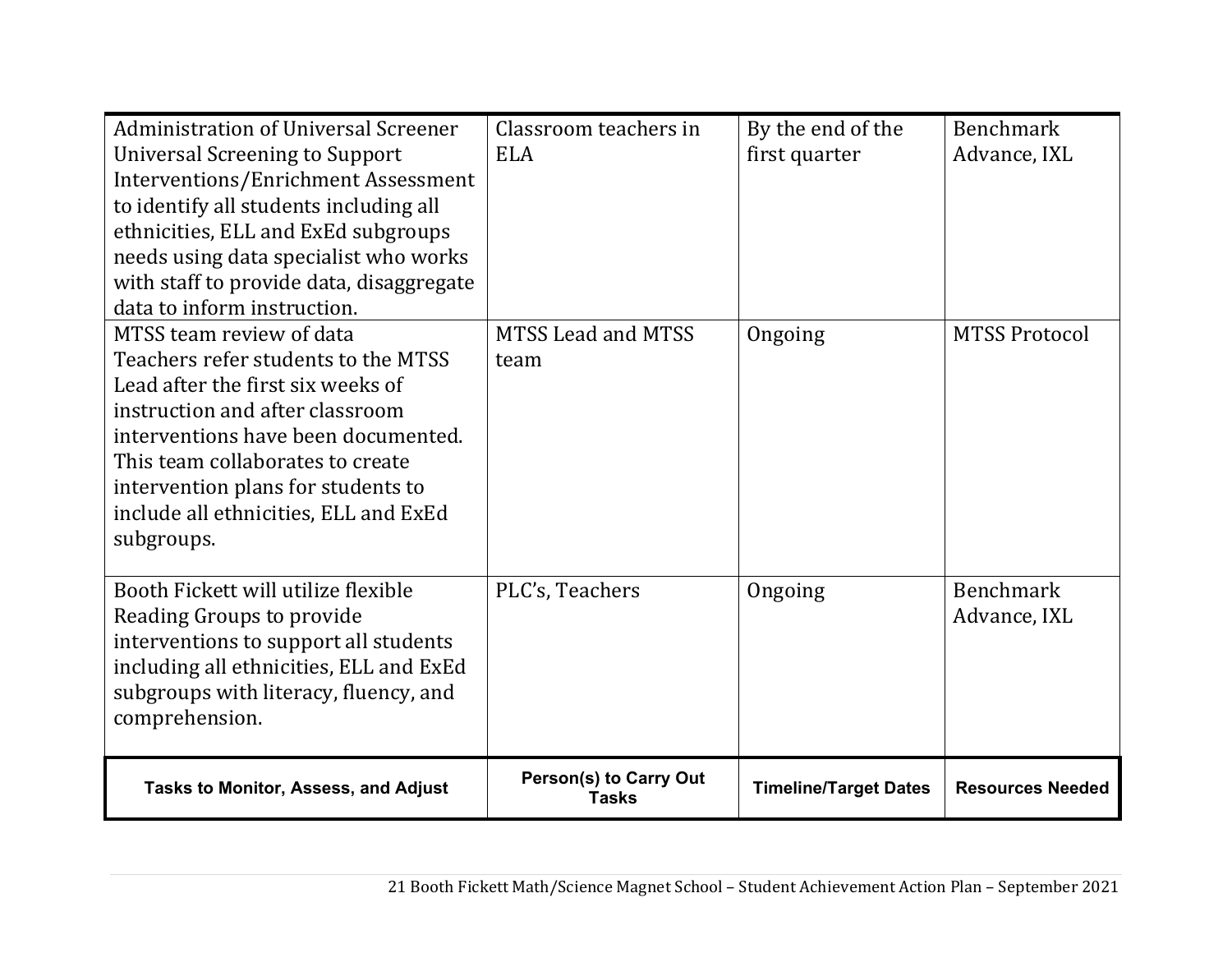| Consistency of use of universal<br>screener | MTSS Lead, Teachers   | Ongoing                             | Benchmark<br>Advance, IXL |
|---------------------------------------------|-----------------------|-------------------------------------|---------------------------|
| <b>Intervention Schedule</b>                | MTSS Lead, Leadership | Three Times weekly   Dedicated Time | for                       |
|                                             | Team                  | in $K-5$ , Daily in 6-8             | Interventions             |

# Strategy 3b:

| <b>Tasks to Implement Strategy</b>                                                                                                                                                                                                                                                                                                                                                                                                                                                      | <b>Person(s) to Carry Out</b><br>Tasks | <b>Timeline/Target Dates</b> | <b>Resources Needed</b>          |
|-----------------------------------------------------------------------------------------------------------------------------------------------------------------------------------------------------------------------------------------------------------------------------------------------------------------------------------------------------------------------------------------------------------------------------------------------------------------------------------------|----------------------------------------|------------------------------|----------------------------------|
| Teachers utilize common formative<br>assessments to identify students in<br>need of tier 1 interventions. Students<br>struggling with ELA will be assigned<br>to IXL for additional support. K-5<br>ExEd students receive additional<br>support from classroom teachers.<br>Students in grades 6,7,8 are assigned<br>designated ExEd teacher. Students in<br>6-8 ELL are receiving district support<br>and classroom teacher support. K-5<br>students have a designated ELL<br>teacher. | PLC's, Teachers                        | Every three weeks            | <b>Benchmark</b><br>Advance, IXL |
| <b>Tasks to Monitor, Assess, and Adjust</b>                                                                                                                                                                                                                                                                                                                                                                                                                                             | <b>Person(s) to Carry Out</b><br>Tasks | <b>Timeline/Target Dates</b> | <b>Resources Needed</b>          |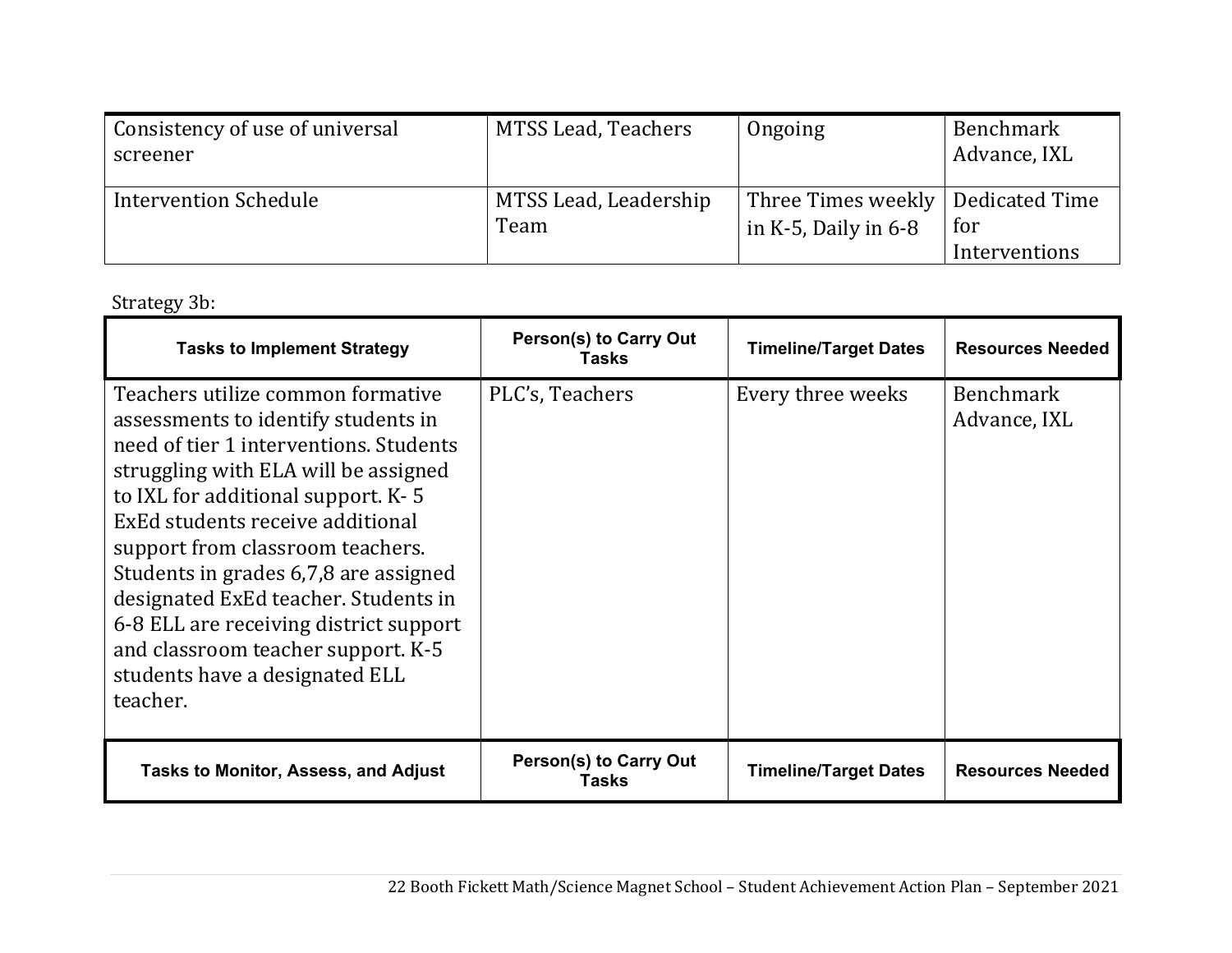| Consistency of use of universal<br>screener | MTSS Lead, Teachers           | Ongoing                                       | Benchmark<br>Advance, IXL              |
|---------------------------------------------|-------------------------------|-----------------------------------------------|----------------------------------------|
| <b>Intervention Schedule</b>                | MTSS Lead, Leadership<br>Team | Three Times weekly<br>in $K-5$ , Daily in 6-8 | Dedicated Time<br>for<br>Interventions |

Strategy 3c

| <b>Tasks to Implement Strategy</b>                                                                                                                                                                                                                                                                                                                                                                                                                                                                                  | Person(s) to Carry Out<br>Tasks | <b>Timeline/Target Dates</b> | <b>Resources Needed</b>     |
|---------------------------------------------------------------------------------------------------------------------------------------------------------------------------------------------------------------------------------------------------------------------------------------------------------------------------------------------------------------------------------------------------------------------------------------------------------------------------------------------------------------------|---------------------------------|------------------------------|-----------------------------|
| Booth Fickett will utilize flexible<br>Reading Groups to provide<br>interventions to support students with<br>literacy, fluency, and comprehension.<br>Booth-Fickett uses the IXL program to<br>determine reading groups from the<br>diagnostic results and data. The applies<br>to 2-8 grade levels. All students (all<br>ethnicities, ELL and ExEd subgroups)<br>go through the IXL diagnostic<br>assessment however, ELL students<br>take the Azella assessment to provide<br>additional assistance to place ELL | PLC's, Teachers                 | Daily                        | <b>Benchmark</b><br>Advance |
| students in correct reading groups.                                                                                                                                                                                                                                                                                                                                                                                                                                                                                 |                                 |                              |                             |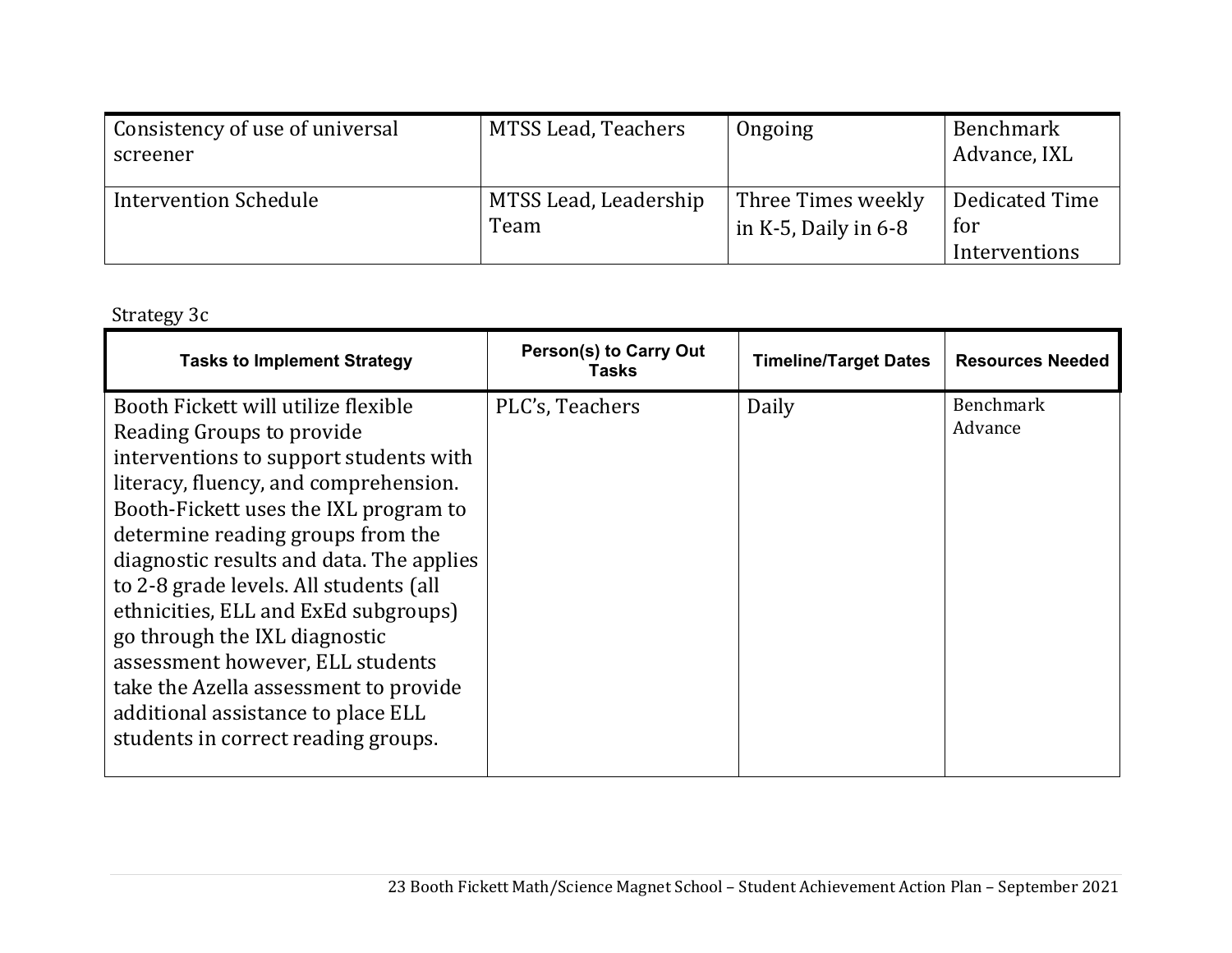| <b>Tasks to Monitor, Assess, and Adjust</b> | <b>Person(s) to Carry Out</b><br><b>Tasks</b> | <b>Timeline/Target Dates</b>                    | <b>Resources Needed</b>                |
|---------------------------------------------|-----------------------------------------------|-------------------------------------------------|----------------------------------------|
| <b>Intervention Schedule</b>                | MTSS Lead, Teachers                           | Ongoing                                         | Benchmark<br>Advance, IXL              |
| Consistency of use of universal<br>screener | MTSS Lead, Leadership<br>Team                 | Three Times weekly<br>in $K-5$ , Daily in $6-8$ | Dedicated Time<br>for<br>Interventions |

#### *Math Improvement Goals:*

### Strategy 4a:

| <b>Tasks to Implement Strategy</b>              | <b>Person(s) to Carry</b><br><b>Out Tasks</b> | <b>Timeline/Target Dates</b> | <b>Resources Needed</b> |
|-------------------------------------------------|-----------------------------------------------|------------------------------|-------------------------|
| Math teachers intentionally plan weekly         | Math teachers                                 | Weekly                       | <b>MMP</b> resources    |
| interventions with Math Pathways and            |                                               |                              | PD support              |
| Pitfalls lessons to support subgroups and       |                                               |                              |                         |
| address achievement gaps. The school            |                                               |                              |                         |
| addresses achievement gaps by breaking          |                                               |                              |                         |
| down Math vocabulary words through the          |                                               |                              |                         |
| use of pictures as well as definitions. The     |                                               |                              |                         |
| MPP program incorporates specific math          |                                               |                              |                         |
| questioning techniques. The school uses the     |                                               |                              |                         |
| IXL program to determine math groups from       |                                               |                              |                         |
| the diagnostic results and data. The applies to |                                               |                              |                         |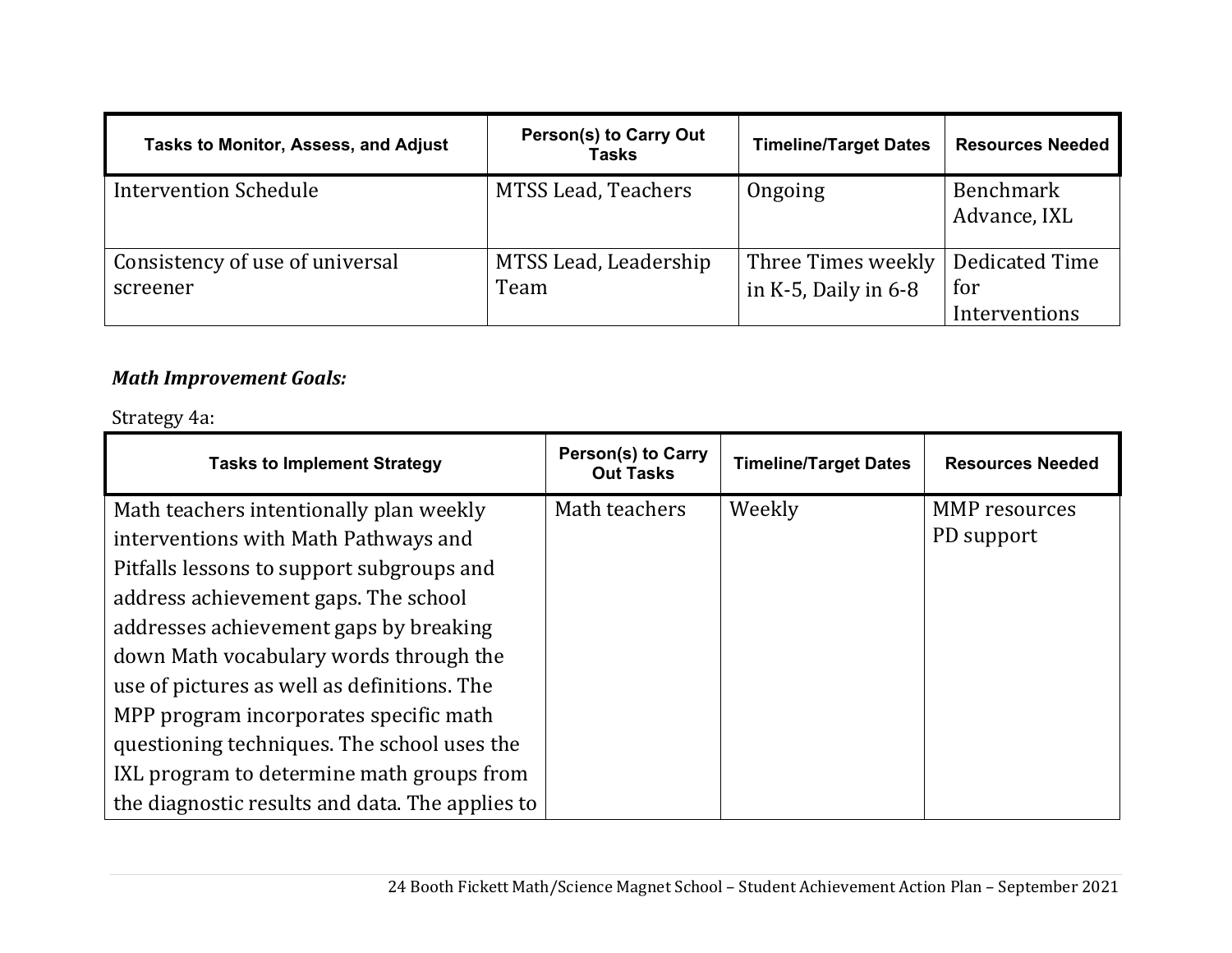| 2-8 grade levels. All students (all ethnicities,<br>ELL and ExEd subgroups) go through the IXL<br>diagnostic assessment. |                                               |                              |                             |
|--------------------------------------------------------------------------------------------------------------------------|-----------------------------------------------|------------------------------|-----------------------------|
| Tasks to Monitor, Assess, and Adjust                                                                                     | <b>Person(s) to Carry</b><br><b>Out Tasks</b> | <b>Timeline/Target Dates</b> | <b>Resources Needed</b>     |
| Monitoring and readjustment of lessons to<br>target specific subgroups of struggling<br>students.                        | Math teachers                                 | Weekly                       | MMP resources<br>PD support |

# **Strategy 4b:**

| <b>Tasks to Implement Strategy</b>             | <b>Person(s) to Carry Out</b><br>Tasks | <b>Timeline/Target</b><br><b>Dates</b> | <b>Resources Needed</b> |
|------------------------------------------------|----------------------------------------|----------------------------------------|-------------------------|
| West Ed's Discussion Builder posters, Math     | Math teachers, Title 1                 | Ongoing                                | <b>MPP Materials</b>    |
| Pathways, and Pitfalls books, NCTM             | district support, MTSS                 |                                        |                         |
| professional development books and guides,     | Lead                                   |                                        |                         |
| and math manipulative kits will be provided    |                                        |                                        |                         |
| so that teachers can plan for differentiated   |                                        |                                        |                         |
| instruction, and targeted math interventions   |                                        |                                        |                         |
| to support struggling students, including      |                                        |                                        |                         |
| those in all ethnicities, ELL and ExEd         |                                        |                                        |                         |
| subgroups. Grades K-5 students are receiving   |                                        |                                        |                         |
| additional tier 2 and 3 time with the teacher. |                                        |                                        |                         |
| Grades 6-8 students are receiving additional   |                                        |                                        |                         |
| support through a math interventionist.        |                                        |                                        |                         |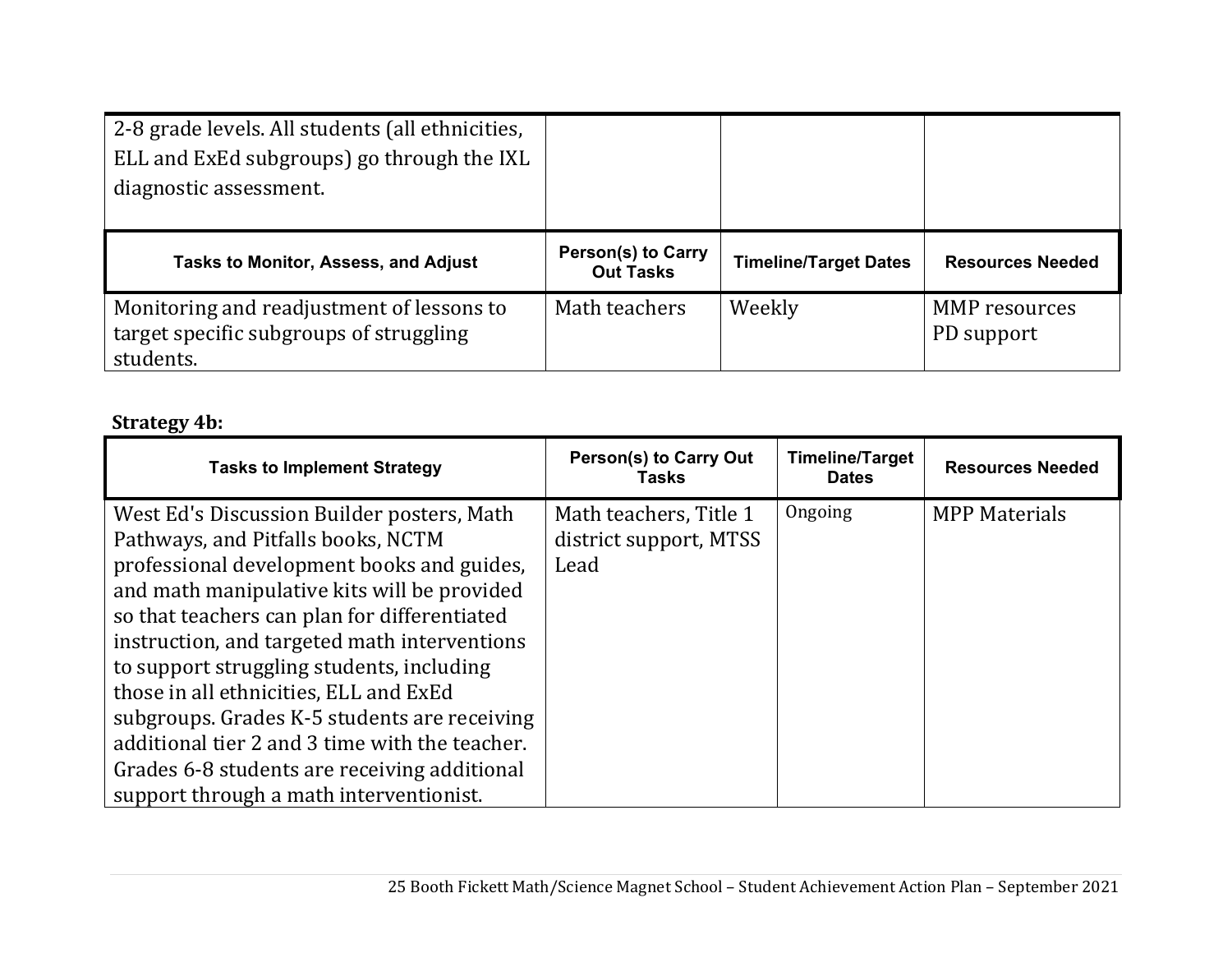| Tasks to Monitor, Assess, and Adjust                                                                                                                                              | <b>Person(s) to Carry Out</b><br><b>Tasks</b> | <b>Timeline/Target</b><br><b>Dates</b> | <b>Resources Needed</b> |
|-----------------------------------------------------------------------------------------------------------------------------------------------------------------------------------|-----------------------------------------------|----------------------------------------|-------------------------|
| Monthly walkthrough observations of MPP<br>lessons and ongoing coaching and feedback<br>from leadership teams, as well as semiannual<br>data reflections on subgroup achievement. | Administration and<br>leadership team         | Monthly                                | <b>MPP Materials</b>    |

# **Strategy 4c:**

| <b>Tasks to Implement Strategy</b>                                                                                                                                                                                                                                                                                                                                                                                                                                                                                                                                                                                                                                    | <b>Person(s) to Carry Out</b><br><b>Tasks</b>                     | <b>Timeline/Target</b><br><b>Dates</b> | <b>Resources Needed</b> |
|-----------------------------------------------------------------------------------------------------------------------------------------------------------------------------------------------------------------------------------------------------------------------------------------------------------------------------------------------------------------------------------------------------------------------------------------------------------------------------------------------------------------------------------------------------------------------------------------------------------------------------------------------------------------------|-------------------------------------------------------------------|----------------------------------------|-------------------------|
| Teachers refer students to the MTSS Team<br>after the first six weeks of instruction and<br>after classroom interventions have been<br>documented. MTSS team meets weekly. This<br>team consists of administration, the MTSS<br>Lead, counselors, and behavior specialists.<br>This team collaborates to create intervention<br>plans for students. The team also reviews<br>progress on intervention<br>plans and associated documentation.<br>Subgroup students (all ethnicities, ELL and<br>ExEd subgroups) are tiered to providing<br>them with specific and targeted<br>interventions. Interventions include: Home<br>visits, parent contact, individual reteach | Administration, MTSS<br>Facilitator Lead,<br>behavior specialists | Ongoing                                | <b>MTSS Protocols</b>   |
| small group instruction, work with an                                                                                                                                                                                                                                                                                                                                                                                                                                                                                                                                                                                                                                 |                                                                   |                                        |                         |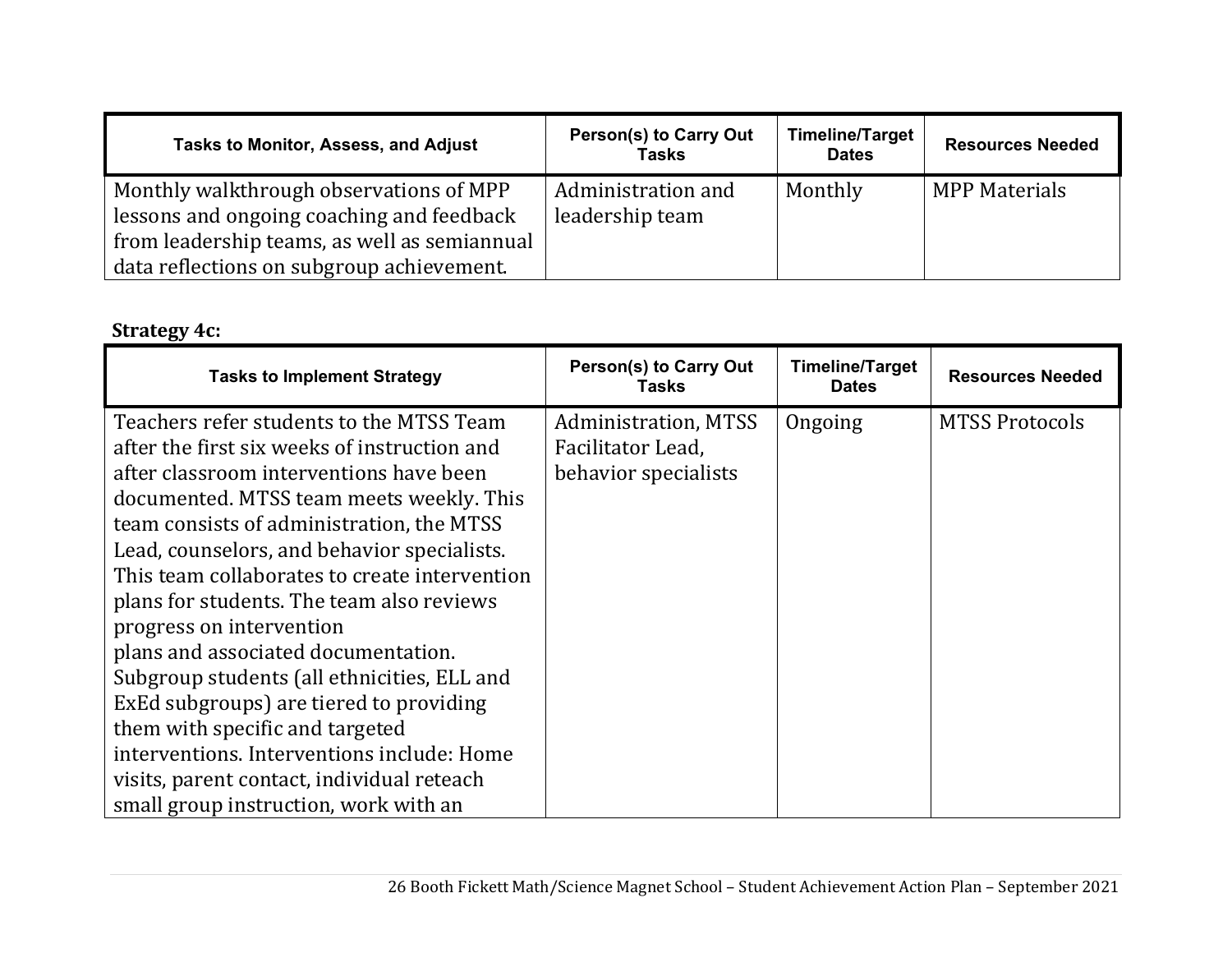| ELA/MATH interventionist, Check in Check<br>Out system (CICO)Student/teacher/parent<br>conferences , student feedback, student<br>reflection, Restorative Practices, and<br>educational software behavior contracts |                               |                 |                         |
|---------------------------------------------------------------------------------------------------------------------------------------------------------------------------------------------------------------------|-------------------------------|-----------------|-------------------------|
| <b>Tasks to Monitor, Assess, and Adjust</b>                                                                                                                                                                         | <b>Person(s) to Carry Out</b> | Timeline/Target | <b>Resources Needed</b> |
|                                                                                                                                                                                                                     | <b>Tasks</b>                  | <b>Dates</b>    |                         |
| Administration will work with MTSS                                                                                                                                                                                  |                               |                 |                         |
|                                                                                                                                                                                                                     | <b>Administration, MTSS</b>   | Ongoing         | <b>MTSS Protocols</b>   |
| Facilitator, teachers, and the MTSS team to                                                                                                                                                                         | Facilitator, teachers         |                 | and Data                |

#### **5. Progress Monitoring**

During the 2021-2022 School Year, TUSD is strategically utilizing short cycle assessments from the following curricular adoptions: *Benchmark Advance, Eureka,* and *IXL*. These assessments are expected to be implemented at designated sites.

Short cycle assessments are designed to provide teachers with immediate feedback on students' performance towards standards proficiency during the instructional cycle. By having set timeframes for providing short cycle assessments, teachers can engage in meaningful dialogue using actionable data during PLC/CTTs regarding students' growth and performance over time, and plan instruction to ensure students are on target to meet grade level standards. The schedule below shows the points at which the short cycle assessments take place.

| 2nd Grade        | 3rd Grade Benchmark                          | 4th Grade Benchmark                          | 5 <sup>th Grade</sup> Benchmark              |
|------------------|----------------------------------------------|----------------------------------------------|----------------------------------------------|
| <b>Benchmark</b> | <b>Advanced:</b>                             | Advanced:                                    | <b>Advanced:</b>                             |
| Advanced:        | Unit 1: by Sept. 10th<br>Unit 2: by Oct. 1st | Unit 1: by Sept. 10th<br>Unit 2: by Oct. 1st | Unit 1: by Sept. 10th<br>Unit 2: by Oct. 1st |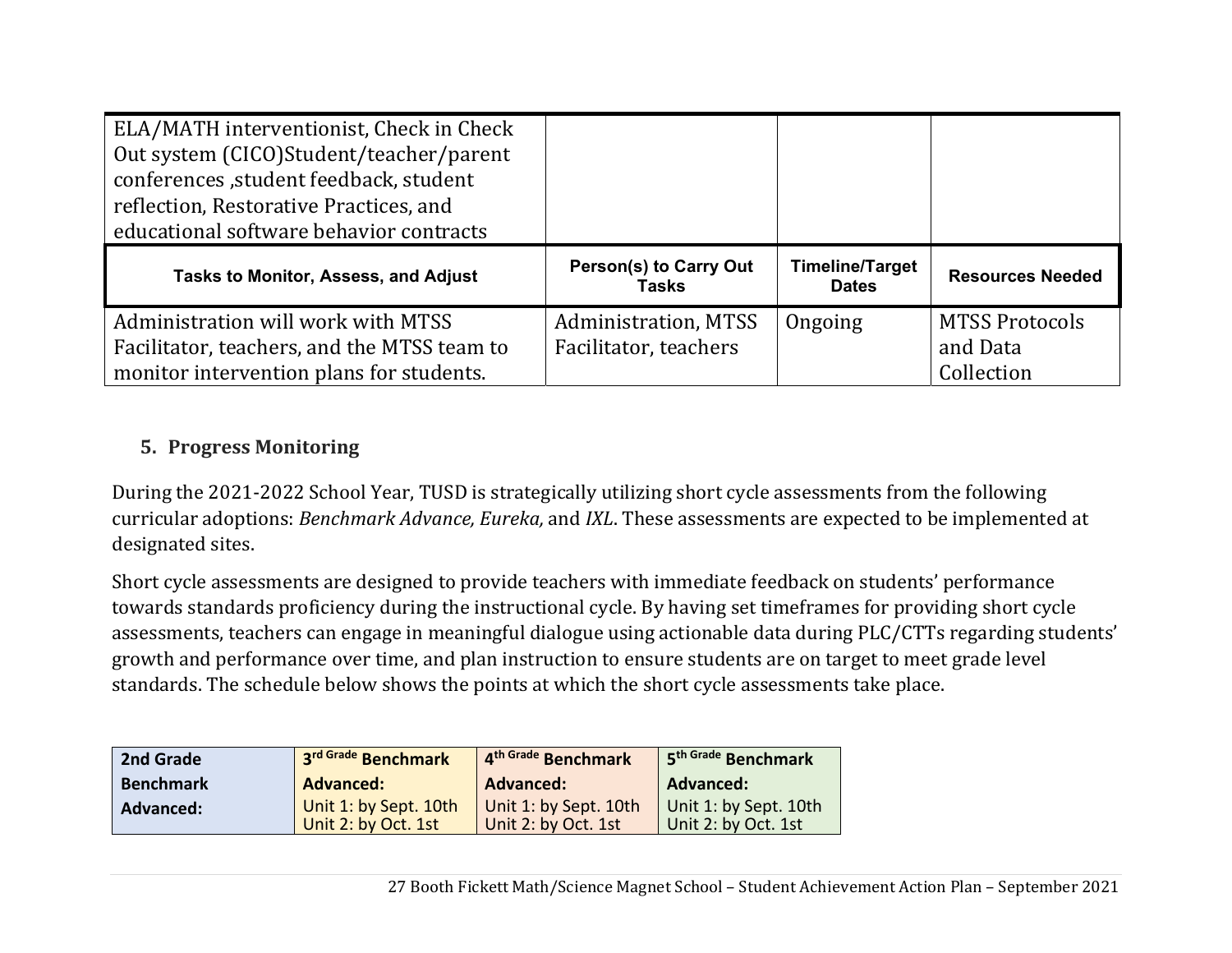| Unit 1: by Sept. 24th<br>Unit 2: by Oct. 7th<br>Unit 3: by Oct. 29th<br>Unit 4: by Nov. 19th<br>Unit 5: by Dec. 10th<br>Unit 6: by Jan. 14th<br>Unit 7: by Feb. 4th<br>Unit 8: by March 4th<br>Unit 9: by April 1st<br>(optional)<br>Unit 10: by May 13th | Unit 3: by Oct. 29th<br>Unit 4: by Nov. 19th<br>Unit 5: by Dec. 10th<br>Unit 6: by Jan. 14th<br>Unit 7: by Feb. 4th<br>Unit 8: by March 4th<br>Unit 9: by April 1st<br>(optional)<br>Unit 10: by May 13th | Unit 3: by Oct. 29th<br>Unit 4: by Nov. 19th<br>Unit 5: by Dec. 10th<br>Unit 6: by Jan. 14th<br>Unit 7: by Feb. 4th<br>Unit 8: by March 4th<br>Unit 9: by April 1st<br>(optional)<br>Unit 10: by May 13th | Unit 3: by Oct. 29th<br>Unit 4: by Nov. 19th<br>Unit 5: by Dec. 10th<br>Unit 6: by Jan. 14th<br>Unit 7: by Feb. 4th<br>Unit 8: by March 4th<br>Unit 9: by April 1st<br>(optional)<br>Unit 10: by May 13th |
|-----------------------------------------------------------------------------------------------------------------------------------------------------------------------------------------------------------------------------------------------------------|-----------------------------------------------------------------------------------------------------------------------------------------------------------------------------------------------------------|-----------------------------------------------------------------------------------------------------------------------------------------------------------------------------------------------------------|-----------------------------------------------------------------------------------------------------------------------------------------------------------------------------------------------------------|
| 2nd Grade Eureka<br>Math:<br>Module 1: by Aug.<br>18th<br>Module 2: by Aug.                                                                                                                                                                               | <b>3rd Grade Eureka</b><br>Math:<br>Module 1: by Aug.<br>27 <sub>th</sub><br>Module 2: by Sept.                                                                                                           | 4th Grade Eureka<br>Math:<br>Module 1: by Aug.<br>27th<br>Module 2: by Sept.                                                                                                                              | <b>5th Grade Eureka</b><br>Math:<br>Module 1: by Aug.<br>20 <sub>th</sub><br>Module 2: by Oct. 1st                                                                                                        |
| 27th<br>Module 3: by Sept.<br>24th<br>Module 4: by Nov.<br>19th                                                                                                                                                                                           | 21st<br>Module 3: by<br>Nov.12th<br>Module 4: by Jan. 7th<br>Module 5: by Feb.                                                                                                                            | 17 <sub>th</sub><br>Module 3: by Oct.<br>22 <sub>nd</sub><br>Module 5: by Jan<br>21st                                                                                                                     | Module 3: by Nov.<br>19th<br>Module 4: by Jan.<br>14 <sub>th</sub><br>Module 5: by March                                                                                                                  |
| Module 5: by Jan.<br>21st<br>Module 6: by Feb.<br>18th<br>Module 7: by April<br>14th (optional)                                                                                                                                                           | 11th<br>Module 6: by April 1st<br>(optional)<br>Module 7: by May<br>7 <sub>th</sub>                                                                                                                       | Module 6: by March<br>10th<br>Module 4: by April<br>22nd (optional)<br>Module 7: by May<br>20th                                                                                                           | 10th<br>Module 6: by April<br>22nd (optional)                                                                                                                                                             |
| Module 8: by May<br>13th                                                                                                                                                                                                                                  |                                                                                                                                                                                                           |                                                                                                                                                                                                           |                                                                                                                                                                                                           |
| 6-11 IXL Continuous Diagnostic Assessments:<br>Window #1: Aug. $16 - 27$<br>Window #2: Sept. $13 - 24$<br>Window #3: Oct. 25 - Nov. 5<br>Window #4: Dec. $1 - 14$                                                                                         |                                                                                                                                                                                                           |                                                                                                                                                                                                           |                                                                                                                                                                                                           |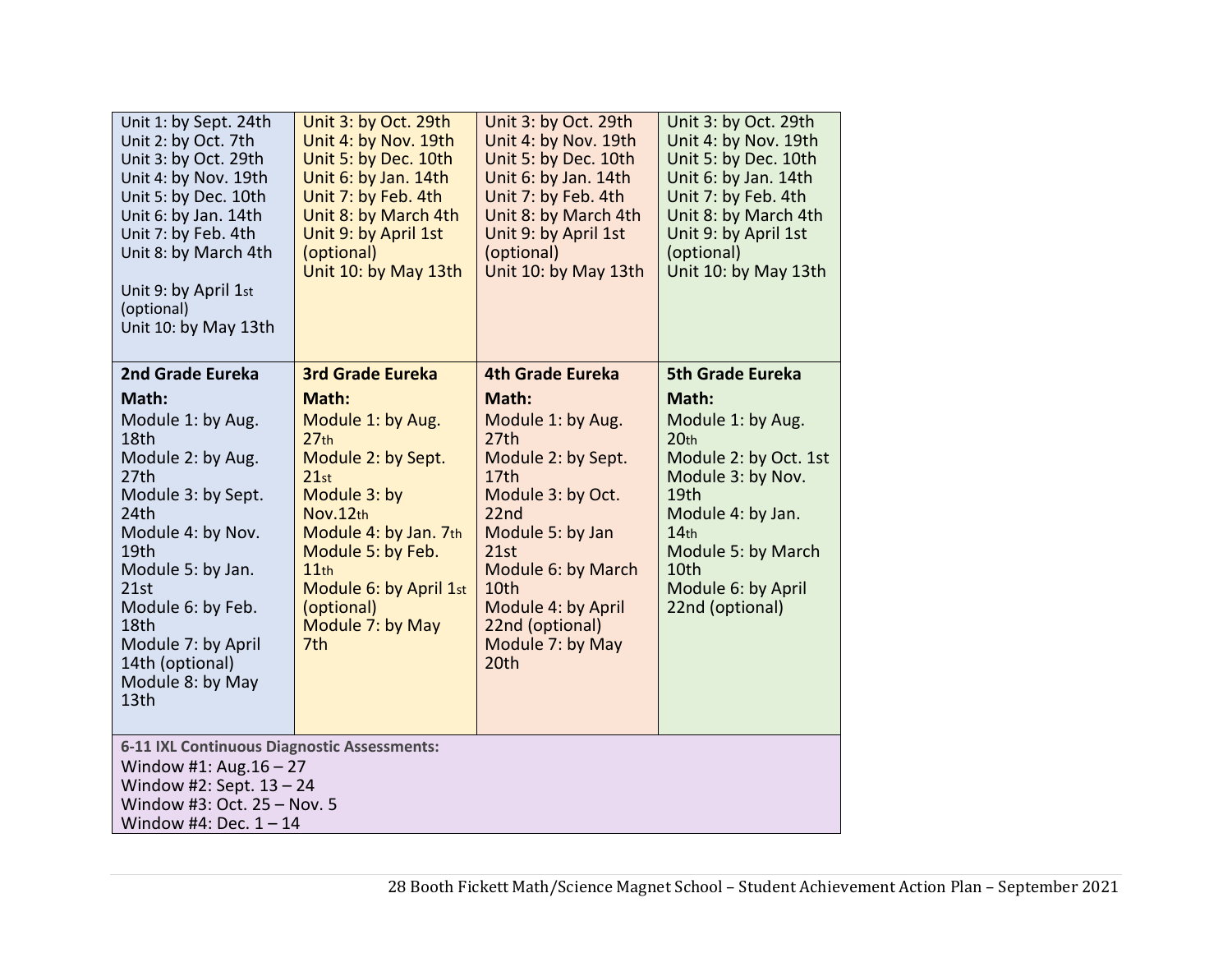Window #5: Jan. 18 – 28 Window #6: Feb. 28 – Mar. 10 Window #7: May  $2 - 13$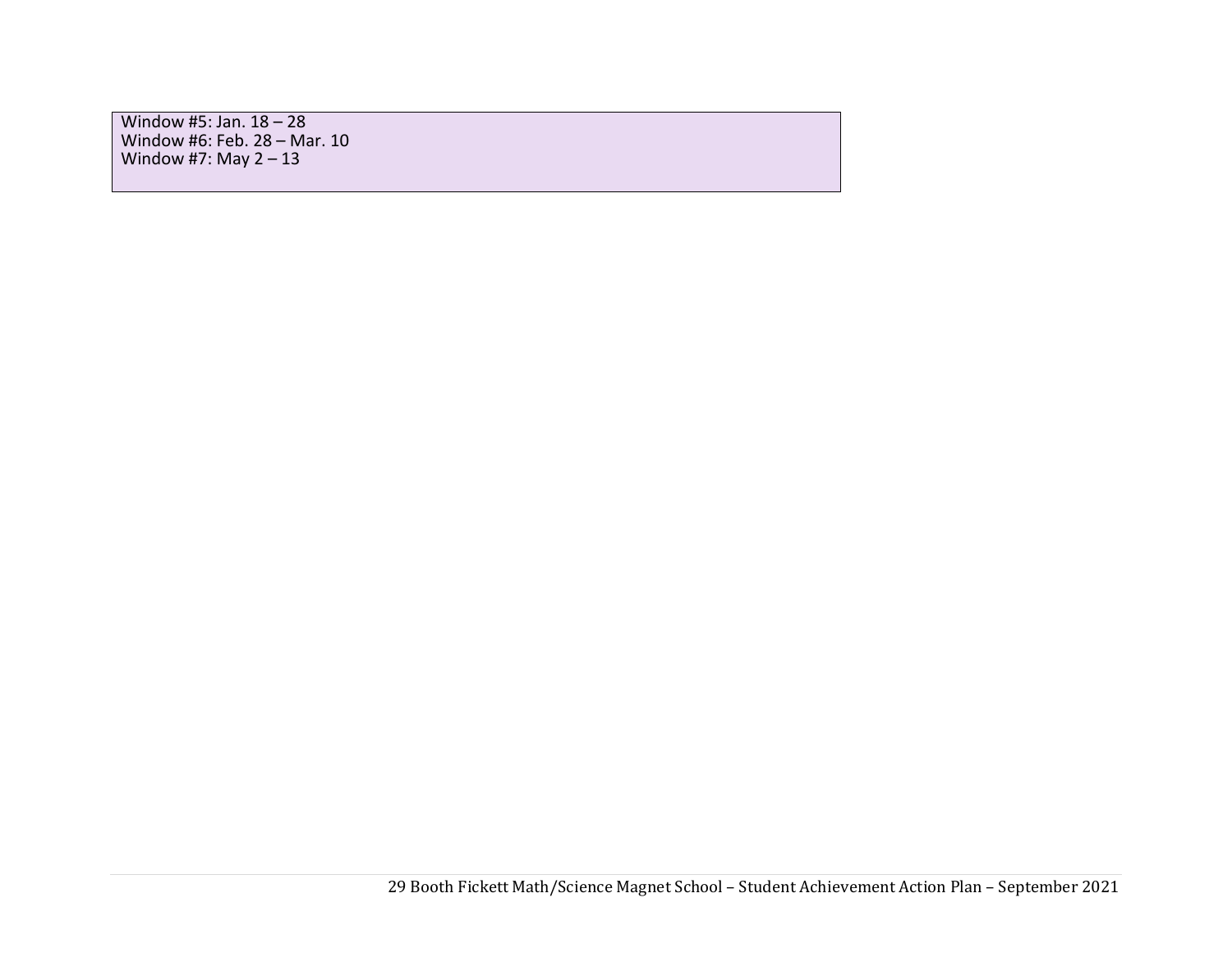#### **Next Steps**

#### **Project Elevate and TUSD Goals for Short Cycle Assessment**

Project Elevate is a two-year program of structured support to improve teaching and learning which results in significant student academic gains. The support is focused in three areas: (1) Talent Management: to develop a comprehensive system to support an environment or effective recruitment, on-going support, and retention; (2) Culture: to cultivate a strong culture where high expectations for all learners are evident and embraced by school; and (3) Instructional Infrastructure: to implement high quality curriculum and instruction, including an observation and feedback system and a cohesive assessment system focused on data driven decision making and data driven instruction.

This program is sponsored by the Arizona Department of Education and will provide ongoing mentoring for the principal, professional learning for the site's leadership team, and collaboration with district leadership. The Short-term goals are:

- Develop equitable instructional infrastructure that includes high-quality curriculum and instruction, observation and feedback, and a cohesive assessment system focused on data driven instruction
- Improve culture of equity, learning and high expectations for all
- Establish effective talent management systems

The long-term goals are:

- Improve equity-focused leadership competencies
- Improve teacher practices
- Achieve significant gains in student achievement
- Reduce achievement gaps between student subgroups
- Sustain highly effective equitable LEA (local educational agencies) and school systems

TUSD's D and F rated schools will participate in Project Elevate, beginning in SY 2021-22. Concurrently, these 18 schools have shifted their assessment protocol to administer short cycle assessments to be more responsive to 'in the moment' instructional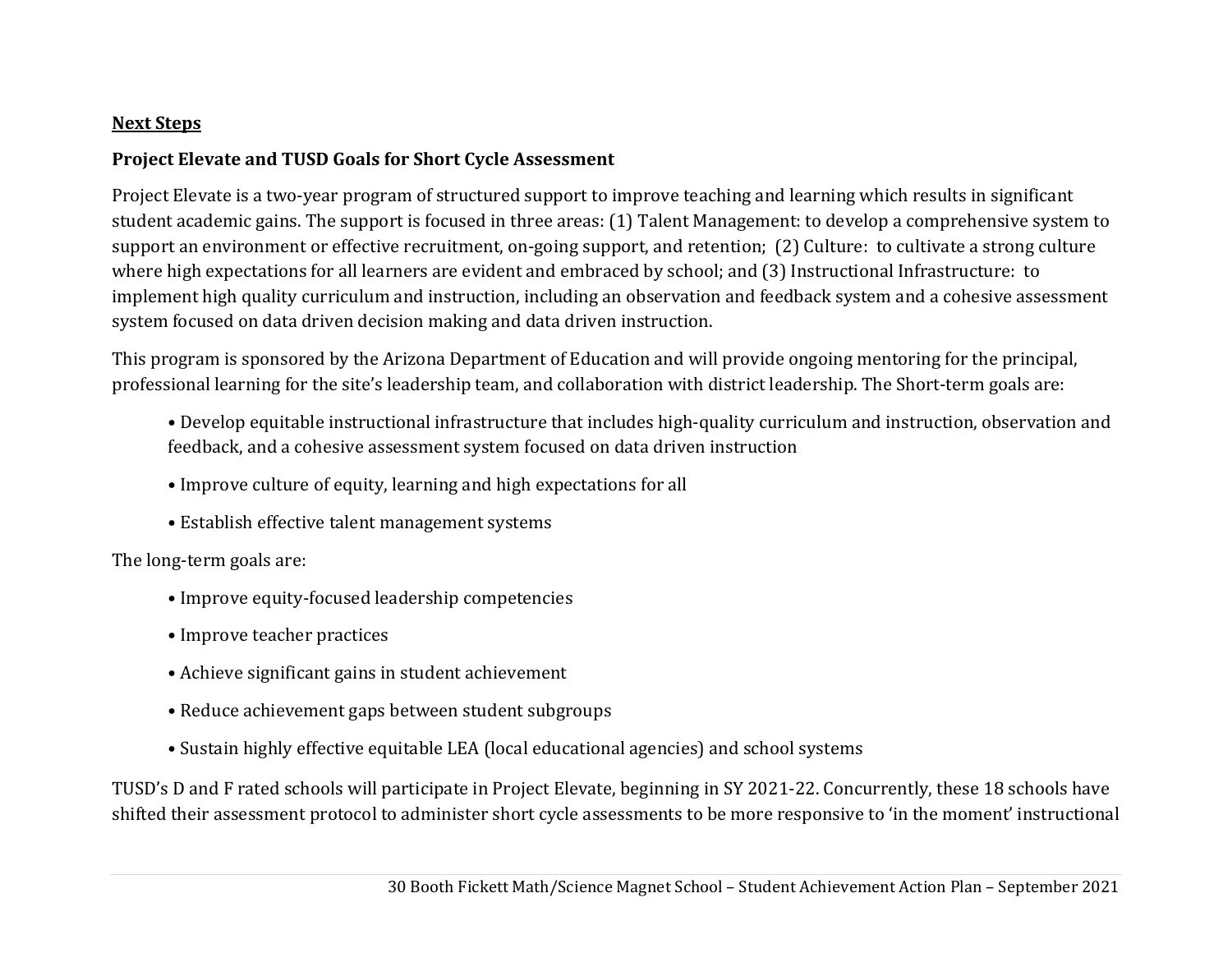practices. This shift away from deficit-oriented strategies such as benchmark testing toward authentic, formative assessments will improve student learning. TUSD's goals in collaboration with Project Elevate are:

- To transform assessments districtwide to an ongoing formative cycle that teachers are in control of
- To utilize assessments as a strategy for learning rather than of learning.
- To shift current assessment and instructional practices for Project Elevate schools to a formative assessment model.
- To utilize short-cycle assessments with Project Elevate